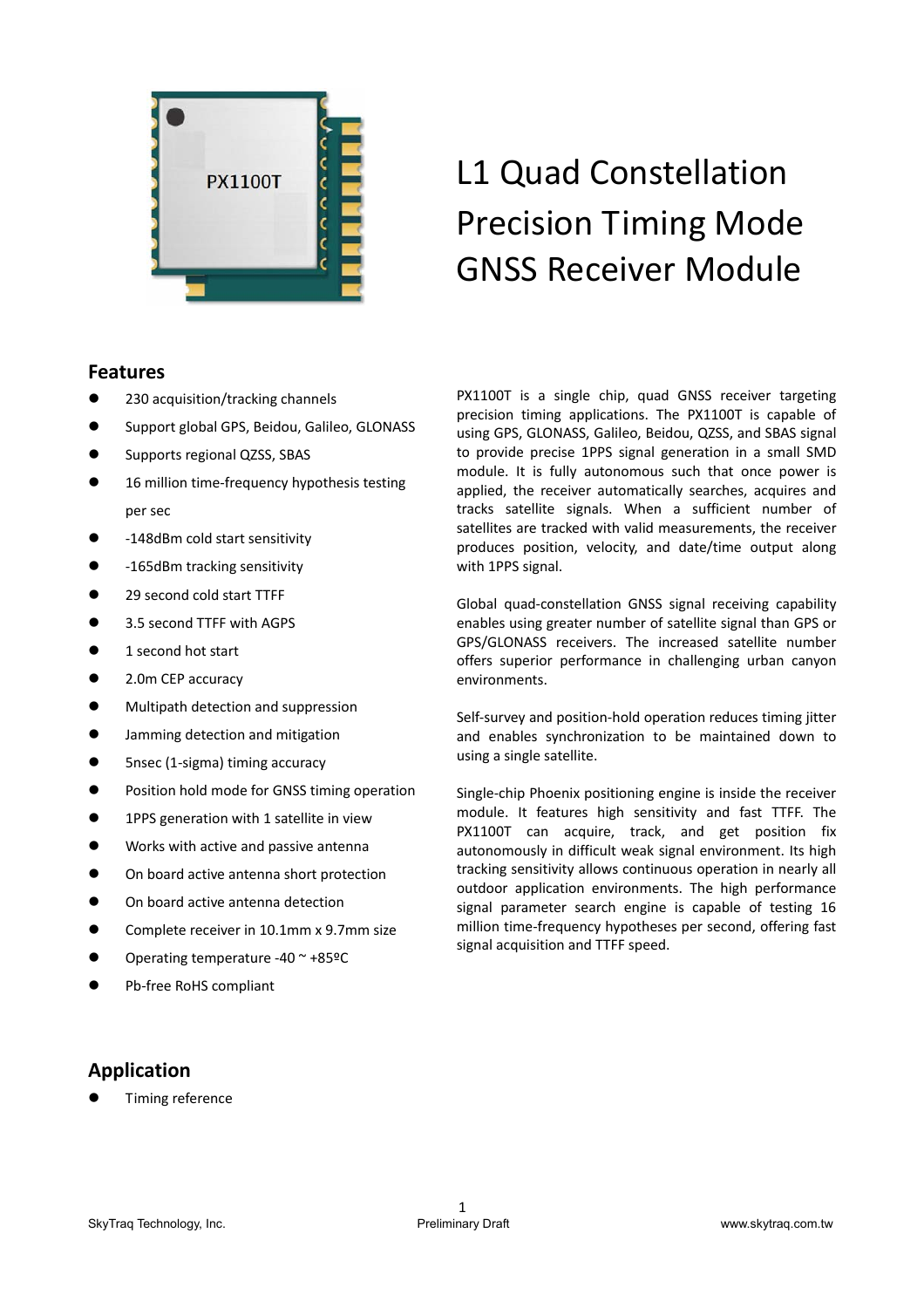# **TECHNICAL SPECIFICATIONS**

| Receiver Type                | L1 frequency, 230-channel Phoenix engine                                           |  |  |  |  |
|------------------------------|------------------------------------------------------------------------------------|--|--|--|--|
| <b>Supported Satellites</b>  | GPS, Beidou, Galileo, GLONASS, QZSS                                                |  |  |  |  |
| <b>Augmentation System</b>   | QZSS, WAAS, EGNOS, MSAS, GAGAN                                                     |  |  |  |  |
| Accuracy                     | Position<br>2.0m CEP<br>Velocity<br>0.1 <sub>m</sub> /sec<br>5ns (1-sigma)<br>Time |  |  |  |  |
| <b>Startup Time</b>          | 1 / 28 / 29 second hot / warm / cold start under open sky average                  |  |  |  |  |
| Reacquisition                | 1 <sub>S</sub>                                                                     |  |  |  |  |
| Sensitivity                  | -148dBm cold-start*<br>-160dBm re-acquisition*<br>-165dBm tracking*                |  |  |  |  |
| Multi-path Mitigation        | Advanced multi-path detection and suppression                                      |  |  |  |  |
| <b>Update Rate</b>           | 1/2/4/5/8/10/20/25 Hz (default 1Hz)                                                |  |  |  |  |
| Dynamics                     | 4G (39.2m/sec <sup>2</sup> )                                                       |  |  |  |  |
| <b>Operational Limits</b>    | Altitude < 80,000m and velocity < 515m/s                                           |  |  |  |  |
| Serial Interface             | 3.3V LVTTL level                                                                   |  |  |  |  |
| Protocol                     | NMEA-0183 V4.1,<br>SkyTraq binary, 115200 baud, 8, N, 1                            |  |  |  |  |
| Datum                        | Default WGS-84, User definable                                                     |  |  |  |  |
| Input Voltage                | 3.3V DC +/-10%                                                                     |  |  |  |  |
| <b>Current Consumption</b>   | Acquisition 75mA @ 3.3V, Tracking 65mA @ 3.3V                                      |  |  |  |  |
| Dimension                    | 10.1mm L x 9.7mm W x 2.9mm H                                                       |  |  |  |  |
| Weight:                      | 1g                                                                                 |  |  |  |  |
| <b>Operating Temperature</b> | $-40^{\circ}$ C ~ +85 $^{\circ}$ C                                                 |  |  |  |  |
| <b>Storage Temperature</b>   | $-55$ ~ +100°C                                                                     |  |  |  |  |
| Humidity                     | 5% ~ 95%                                                                           |  |  |  |  |

\* used with good quality external LNA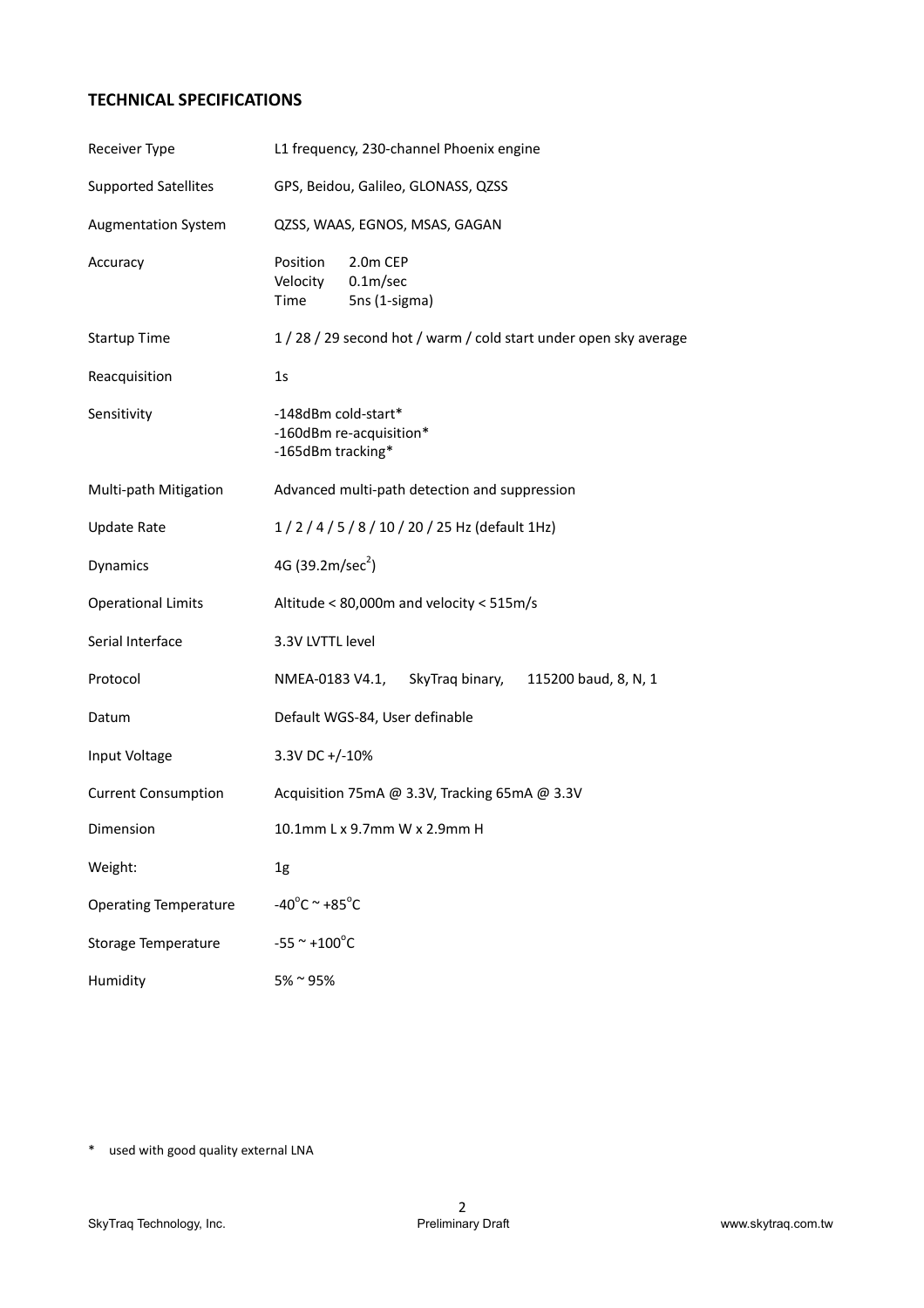# **BLOCK DIAGRAM**



The PX1100T is a L1 quad constellation capable global navigation satellite timing mode receiver in a small surface mount package. It is based on the latest single-chip Phoenix GNSS receiver technology, providing high performance signal acquisition and tracking. The simple UART serial interface and the standard NMEA‐0183 protocol make usage of PX1100T very easy and straightforward.

The PX1100T module performs all the necessary system initialization, signal acquisition, signal tracking, data demodulation, and calculation of navigation solution autonomously.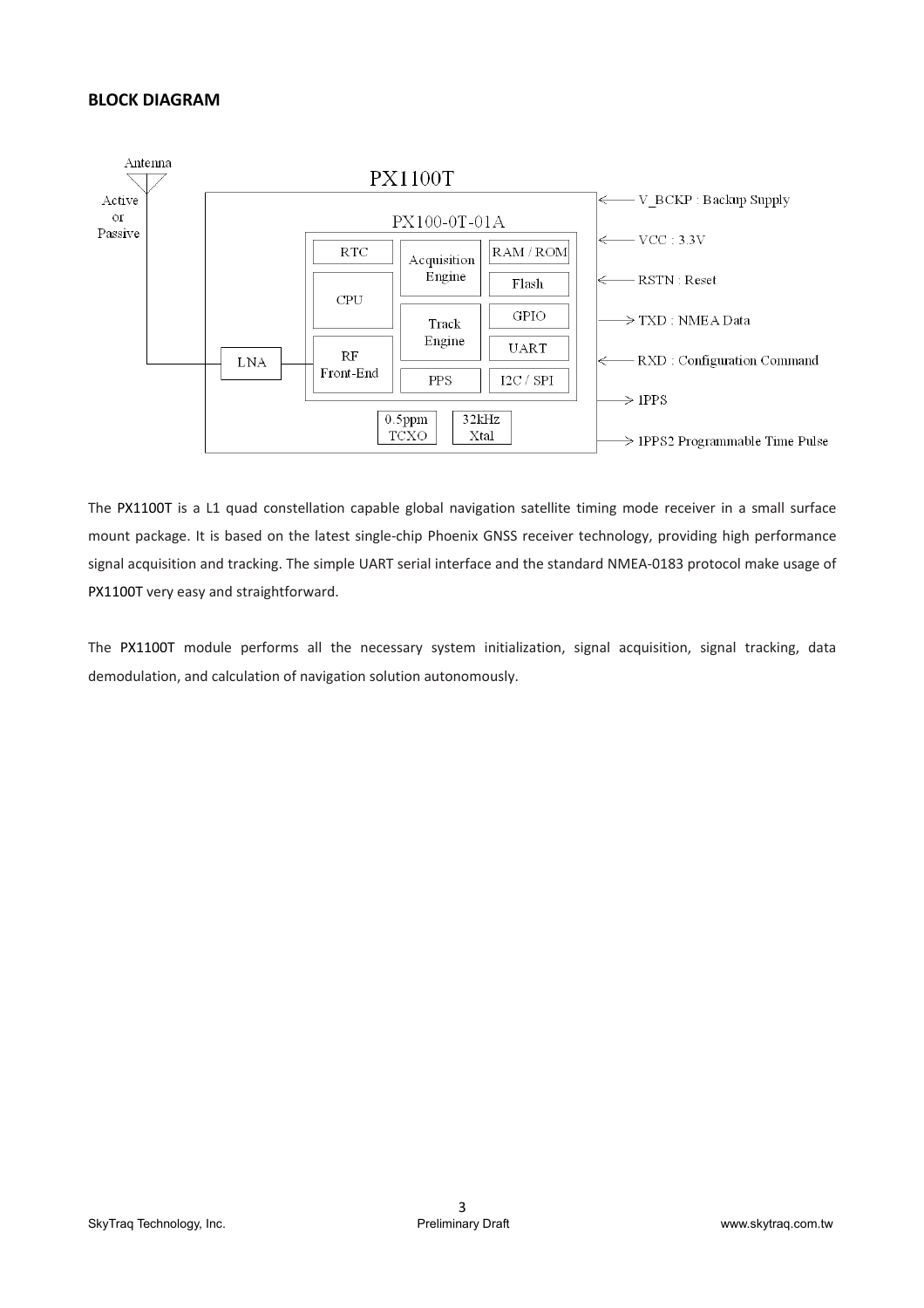# **OPERATION**

When PX1100T is turned on, it automatically begin to acquire and track GNSS signal. After valid ephemeris data is collected for each tracked satellite signal and ready for position fix, it performs self-survey of its location in Survey Mode. After 2000 position fixes (configurable) the PX1100T automatically enters Static Mode, a clock over‐determined time‐only mode.

Satellites above elevation mask and signal level above CNR mask are used for position fix. Default elevation mask is 5 degrees and CNR mask is 0.

PX1100T has Survey Mode, Static Mode, or PVT Mode.

Upon power on, the PX1100T performs 2000 point position fix self‐survey. The number of points used for self‐survey may be changed using binary command 0x43. After self-survey is completed, the receiver enters Static Mode.

Static Mode is used in static timing application. It is entered after the receiver self‐surveyed its static reference position, or by user input. The over-determined clock solution is checked against TRAIM algorithm to remove faulty satellite measurement from the solution. In this mode the receiver will no longer update its position or velocity, only solving for receiver clock bias and bias rate to maintain the 1PPS output.

The PVT mode is for navigation type of application, less used with timing application. In this mode, TRAIM and single‐satellite 1PPS generation is not supported.

# **1PPS QUANTIZATION ERROR**

PX1100T uses 125MHz clock for 1PPS generation, which has period of 8nsec. By steering 1PPS output rising edge closest to UTC second, there remains a quantization error of half clock period, +/‐4nsec. The amount of quantization error is reported by the PX1100T using SkyTraq proprietary NMEA message \$PSTI,00; this information can be used to reduce the effective amount of jitter on 1PPS output.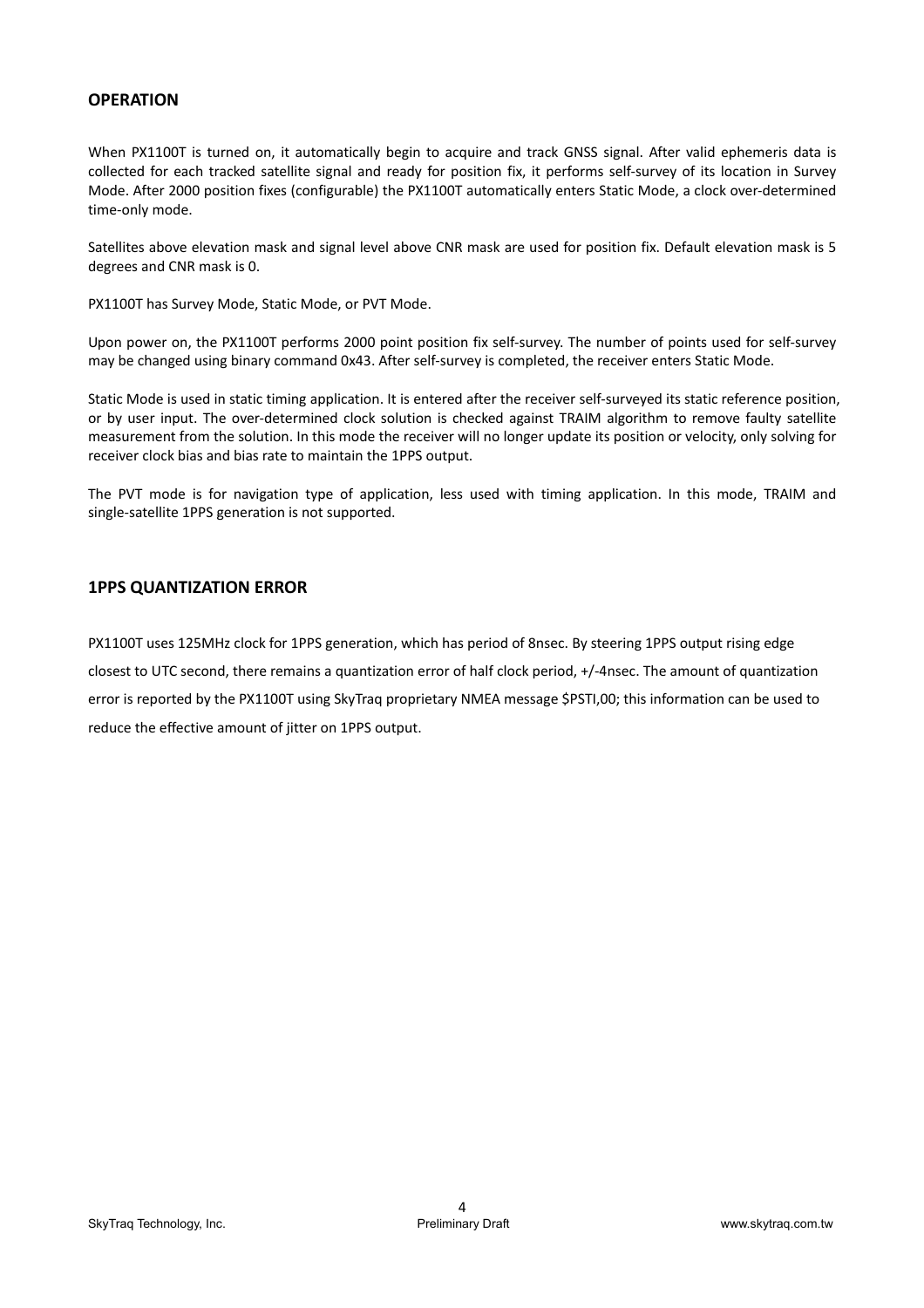

| Pin No.        | Name        | Description                                                                                                                                                                                                                                                                                                                                                                                                                                                                                                                                                    |
|----------------|-------------|----------------------------------------------------------------------------------------------------------------------------------------------------------------------------------------------------------------------------------------------------------------------------------------------------------------------------------------------------------------------------------------------------------------------------------------------------------------------------------------------------------------------------------------------------------------|
| $\mathbf{1}$   | <b>GND</b>  | Ground                                                                                                                                                                                                                                                                                                                                                                                                                                                                                                                                                         |
| $\overline{2}$ | <b>TXD</b>  | UART serial data output, 3.3V LVTTL.<br>One full-duplex asynchronous serial UART port is implemented. This UART<br>output is normally used for sending position, time and velocity information<br>from the receiver in NMEA-0183 format. When idle, this pin output HIGH.                                                                                                                                                                                                                                                                                      |
| $\overline{3}$ | <b>RXD</b>  | UART serial data input, 3.3V LVTTL.<br>One full-duplex asynchronous serial UART port is implemented. This UART input<br>is normally for sending commands or information to the receiver in SkyTraq<br>binary protocol. In the idle condition, this pin should be driven HIGH. If the<br>driving circuitry is powered independently of PX1100T, ensure that this pin is<br>not driven to HIGH when primary power to PX1100T is removed, or a 10K-ohm<br>series resistor can be added to minimize leakage current from application to the<br>powered off module. |
| $\overline{4}$ | 1PPS        | One-pulse-per-second (1PPS) time mark output, 3.3V LVTTL. The rising edge<br>synchronized to UTC second when getting 3D position fix. The pulse duration is<br>about 100msec at rate of 1 Hz.                                                                                                                                                                                                                                                                                                                                                                  |
| 5              | <b>NC</b>   | No connection, empty pin                                                                                                                                                                                                                                                                                                                                                                                                                                                                                                                                       |
| 6              | V_BCKP      | Backup supply voltage for internal RTC and backup SRAM, 1.3V ~ 3.6V. V_BCKP<br>must be applied whenever VCC is applied. This pin should be powered<br>continuously to minimize the startup time. If VCC and V_BCKP are both<br>removed, the receiver will be in factory default mode upon power up, all user<br>configuration set is lost. For applications the does not care cold starting every<br>time, this pin can be connect to VCC.                                                                                                                     |
| $\overline{7}$ | NC          | No connection, empty pin                                                                                                                                                                                                                                                                                                                                                                                                                                                                                                                                       |
| 8              | <b>VCC</b>  | Main power supply, 3.3V +/- 10%                                                                                                                                                                                                                                                                                                                                                                                                                                                                                                                                |
| 9              | <b>RSTN</b> | External active-low reset input to the baseband.<br>Only needed when power supply rise time is very slow or software controlled<br>reset is desired.                                                                                                                                                                                                                                                                                                                                                                                                           |
| 10             | <b>GND</b>  | Ground                                                                                                                                                                                                                                                                                                                                                                                                                                                                                                                                                         |
| 11             | RF_IN       | RF signal input, connect to L1 GNSS antenna.<br>3.2V active antenna bias on RF_IN.                                                                                                                                                                                                                                                                                                                                                                                                                                                                             |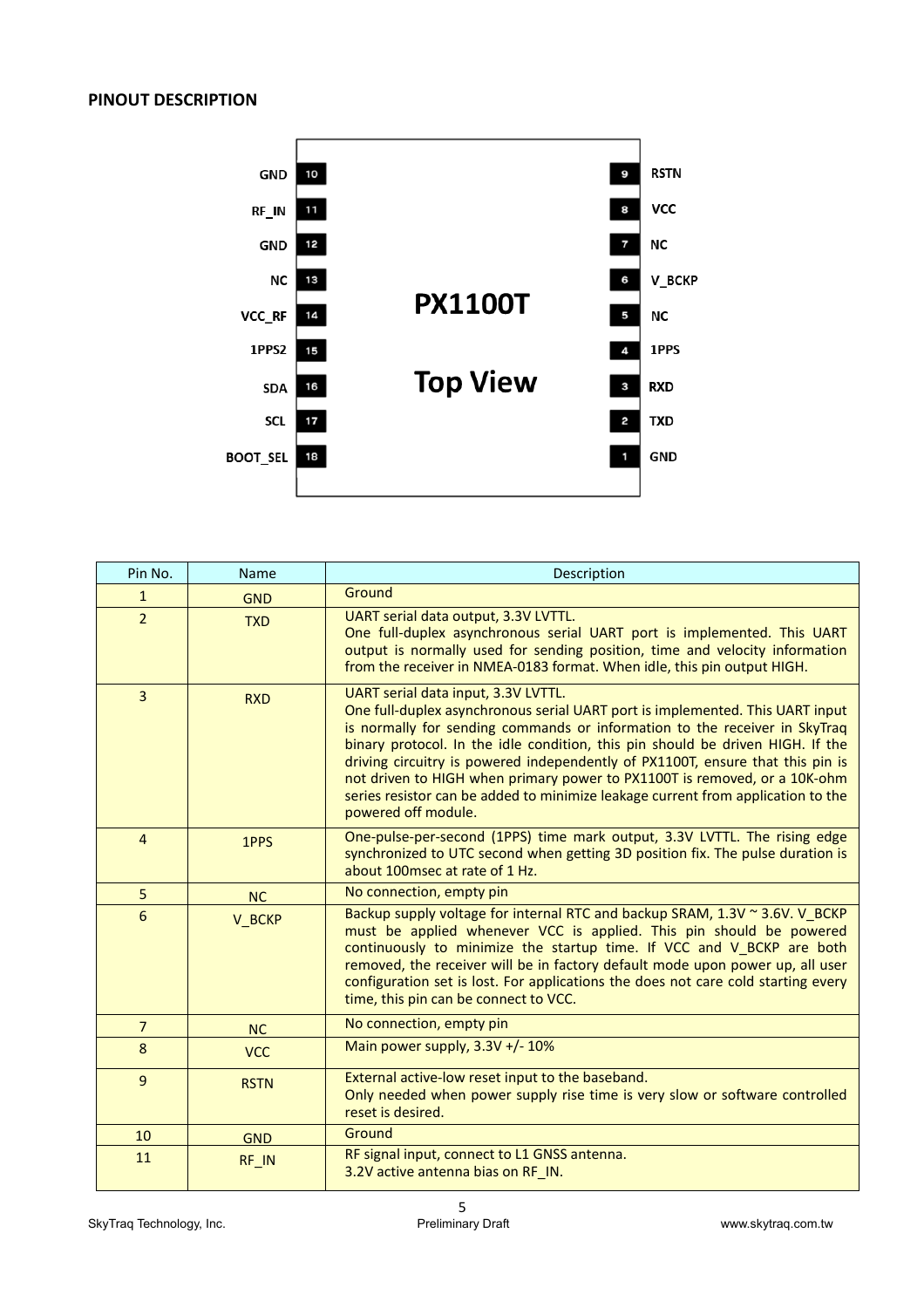| 12 | <b>GND</b>        | <b>Ground</b>                                                                                                      |
|----|-------------------|--------------------------------------------------------------------------------------------------------------------|
| 13 | NC                | No connection, empty pin                                                                                           |
| 14 | VCC RF            | <b>Output voltage RF section</b>                                                                                   |
| 15 | 1PPS <sub>2</sub> | Programmable 1PPS phased-locked frequency output, 1Hz ~ 19.2MHz.                                                   |
| 16 | <b>SDA</b>        | Not used. Leave unconnected                                                                                        |
| 17 | <b>SCL</b>        | Not used. Leave unconnected                                                                                        |
| 18 | <b>BOOT SEL</b>   | No connection for normal use. Pull-low for loading firmware into empty or<br>corrupted Flash memory from ROM mode. |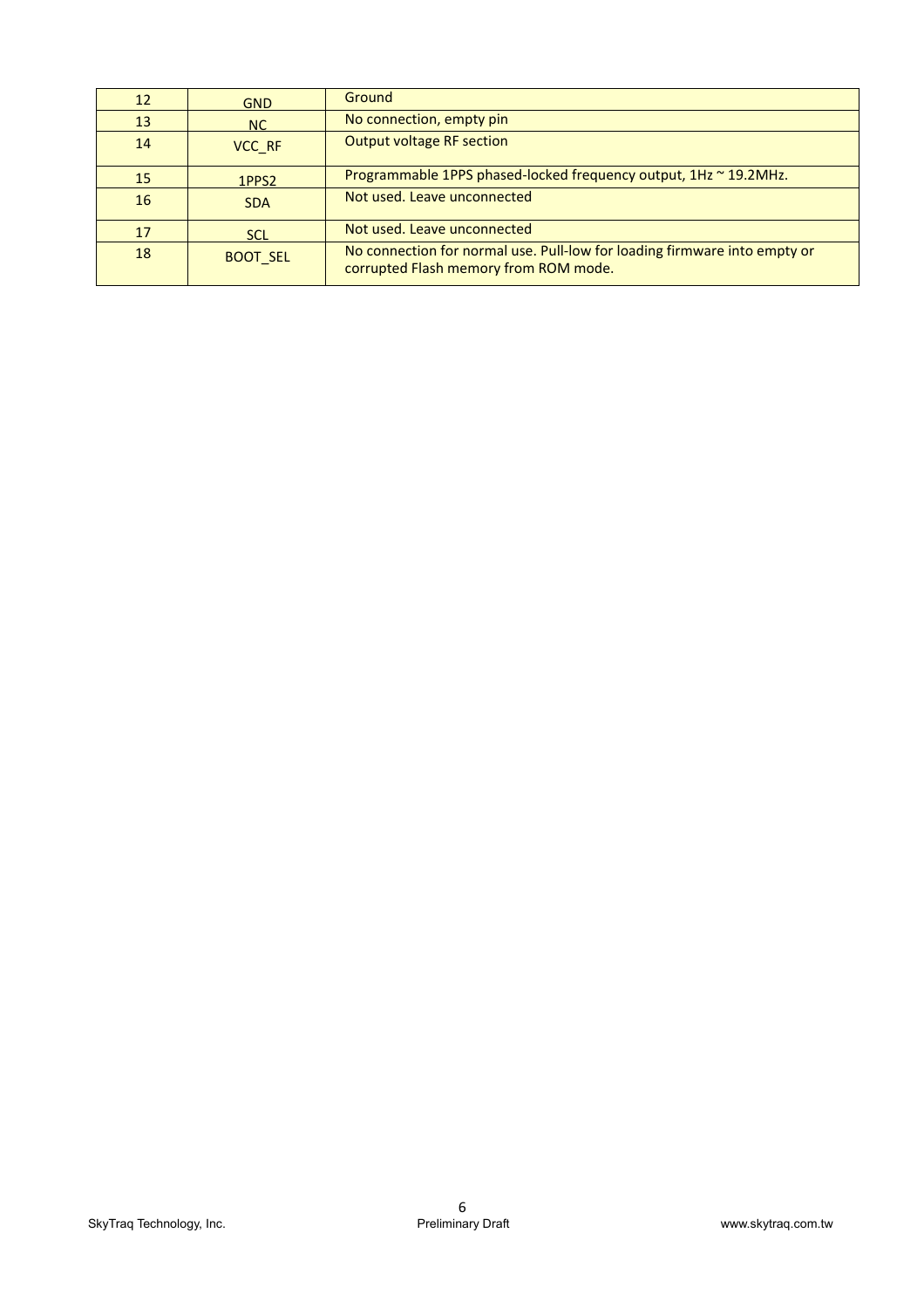# **ELECTRICAL SPECIFICATIONS**

#### **ABSOLUTE MAXIMUM RATINGS**

| <b>Parameter</b>                | <b>Minimum</b> | <b>Maximum</b> | Condition |
|---------------------------------|----------------|----------------|-----------|
| Supply Voltage (VCC)            | $-0.5$         | 3.6            | Volt      |
| Backup Battery Voltage (V BCKP) | $-0.5$         | 3.6            | Volt      |
| Input Pin Voltage               | $-0.5$         | $VCC+0.5$      | Volt      |
| Input Power at RF IN            |                | +5             | dBm       |
| Storage Temperature             | -40            | $+100$         | degC      |

# **OPERATING CONDITIONS**

| <b>Parameter</b>                                     | Min   | Typ | Max | Unit |
|------------------------------------------------------|-------|-----|-----|------|
| Supply Voltage (VCC)                                 | 3     | 3.3 | 3.6 | Volt |
| Acquisition Current (exclude active antenna current) |       | 75  |     | mA   |
| Tracking Current (exclude active antenna current)    |       | 65  |     | mA   |
| Backup Voltage (V_BCKP)                              | 1.3   |     | 3.6 | Volt |
| Backup Current (VCC voltage applied)                 |       | 54  |     | uA   |
| Backup Current (VCC voltage off)                     |       | 13  |     | uA   |
| <b>Output Low Voltage</b>                            |       |     | 0.4 | Volt |
| <b>Output HIGH Voltage</b>                           | 2.4   |     |     | Volt |
| Input LOW Voltage                                    |       |     | 0.8 | Volt |
| Input HIGH Voltage                                   | 2     |     |     | Volt |
| Input LOW Current                                    | $-10$ |     | 10  | uA   |
| Input HIGH Current                                   | $-10$ |     | 10  | uA   |
| RF Input Impedance (RF IN)                           |       | 50  |     | Ohm  |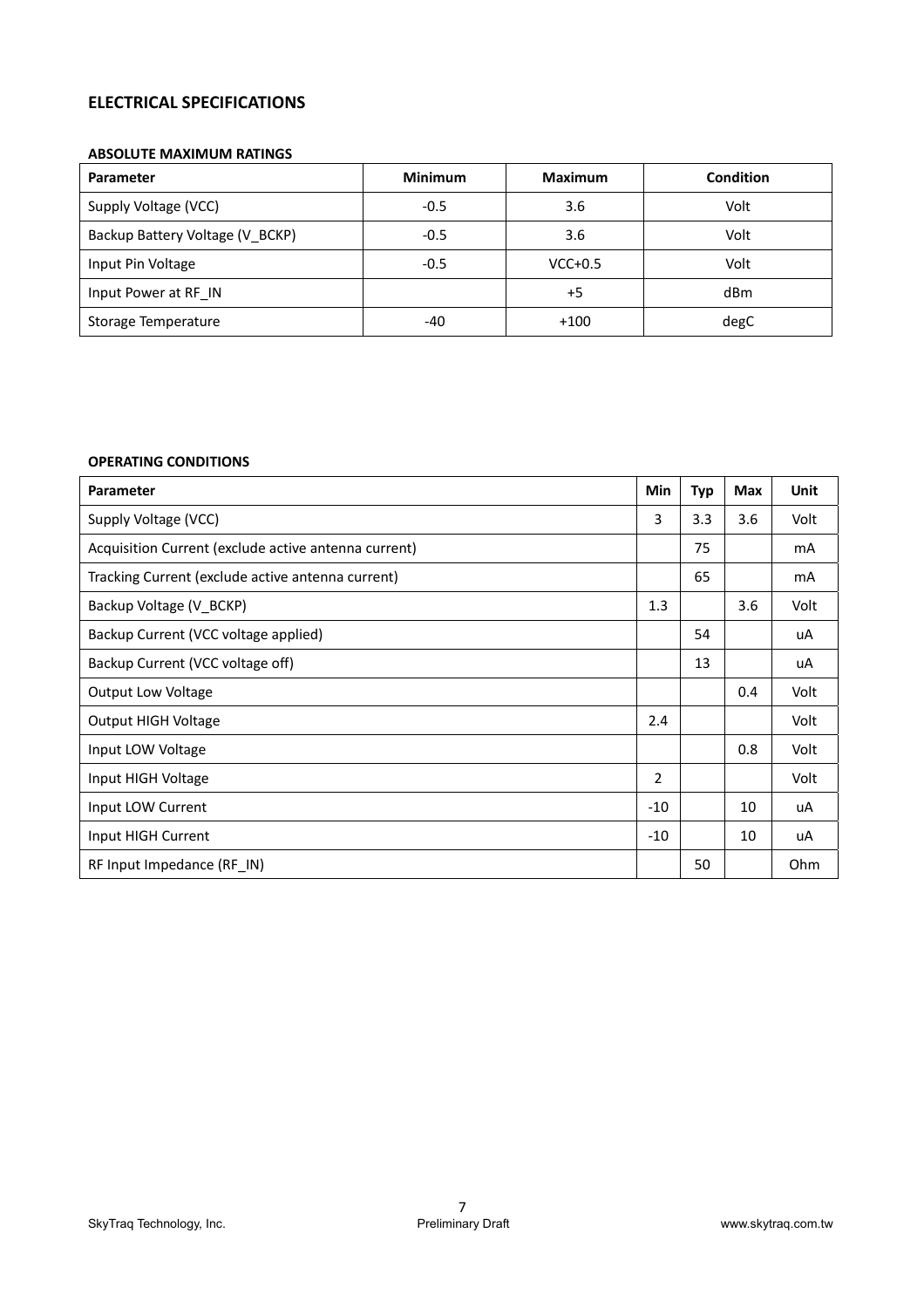# **APPLICATION CIRCUIT**



When PX1100T has previously been used within 2 hour, for faster time to first fix powering up without needing to decoded ephemeris data from signal, V\_BCKP should be connected to non-volatile supply; above figure with V\_BCKP connected to rechargeable battery is an example implementation. If cold starting every time powering up is not an issue, V\_BCKP can be connect to VCC.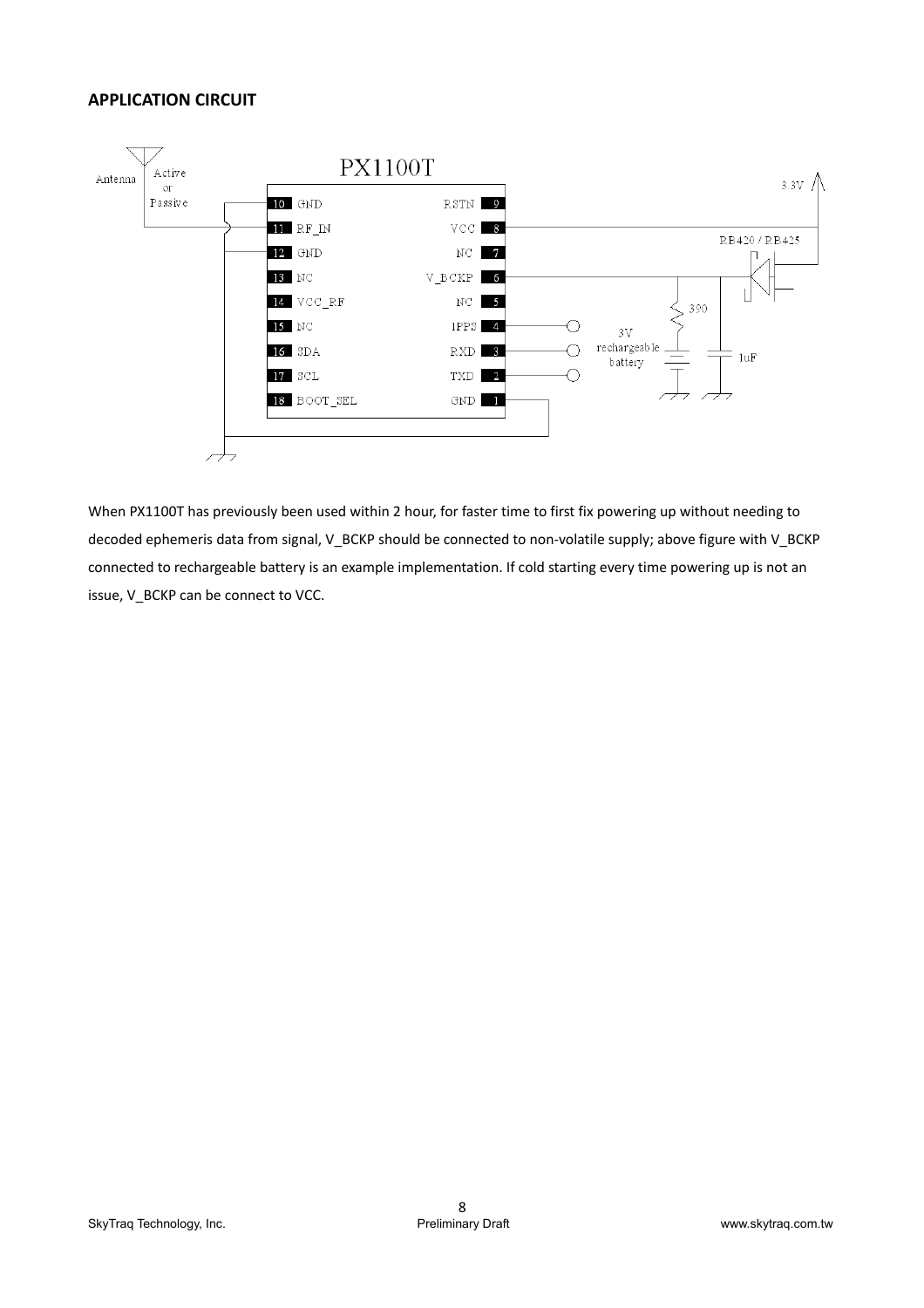# **MECHANICAL DIMENSIONS**



# **RECOMMANDED FOOTPRINT**

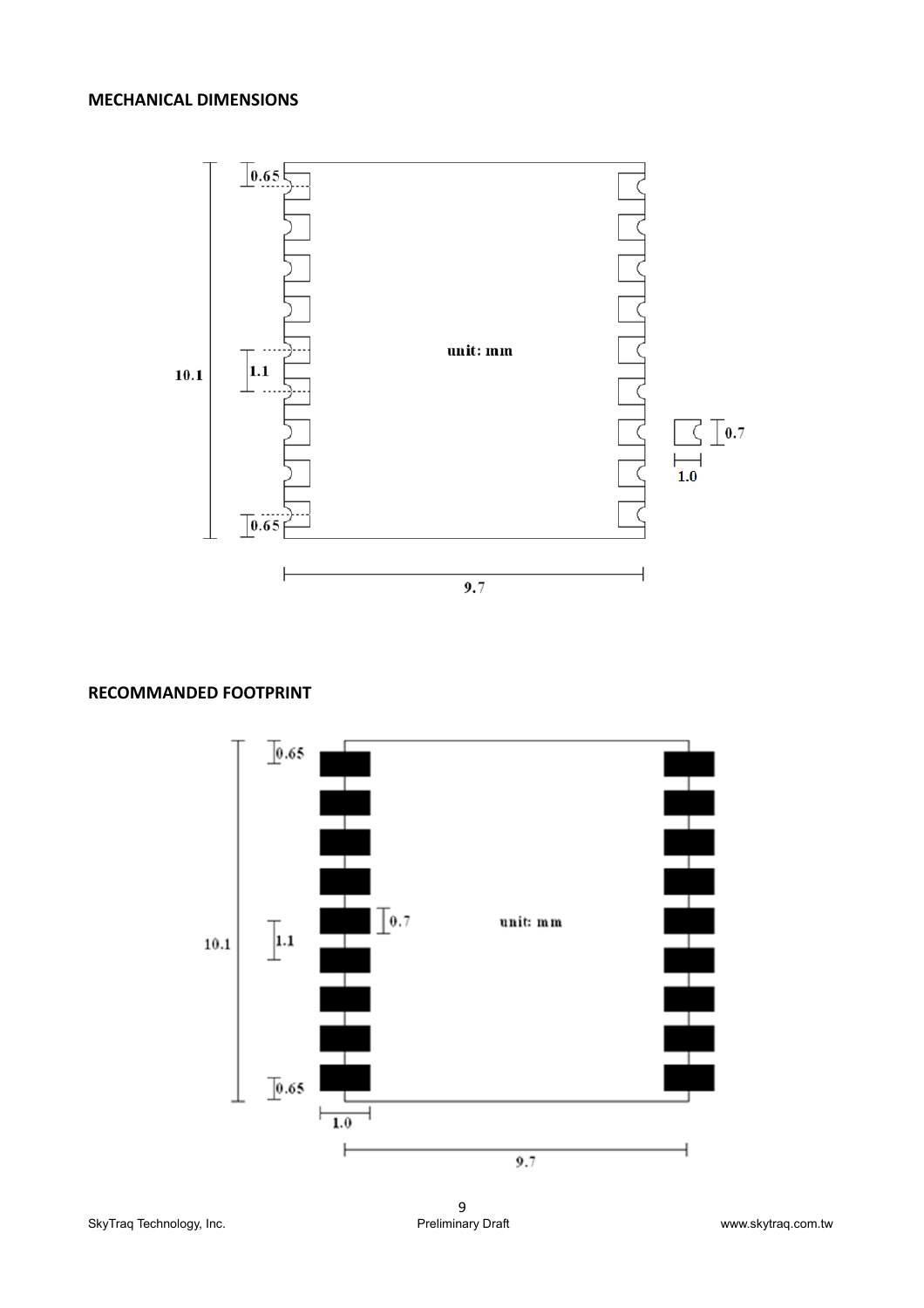# **RECOMMANDED REFLOW PROFILE**



The reflow profile shown above should not be exceeded, since excessive temperatures or transport times during reflow can damage the module. Cooling temperature fall rate: max 3°C / sec

# **ANTENNA SECTION CONSIDERATION**

The PX1100T can be used with active antenna or passive antenna. Below are possible design options.

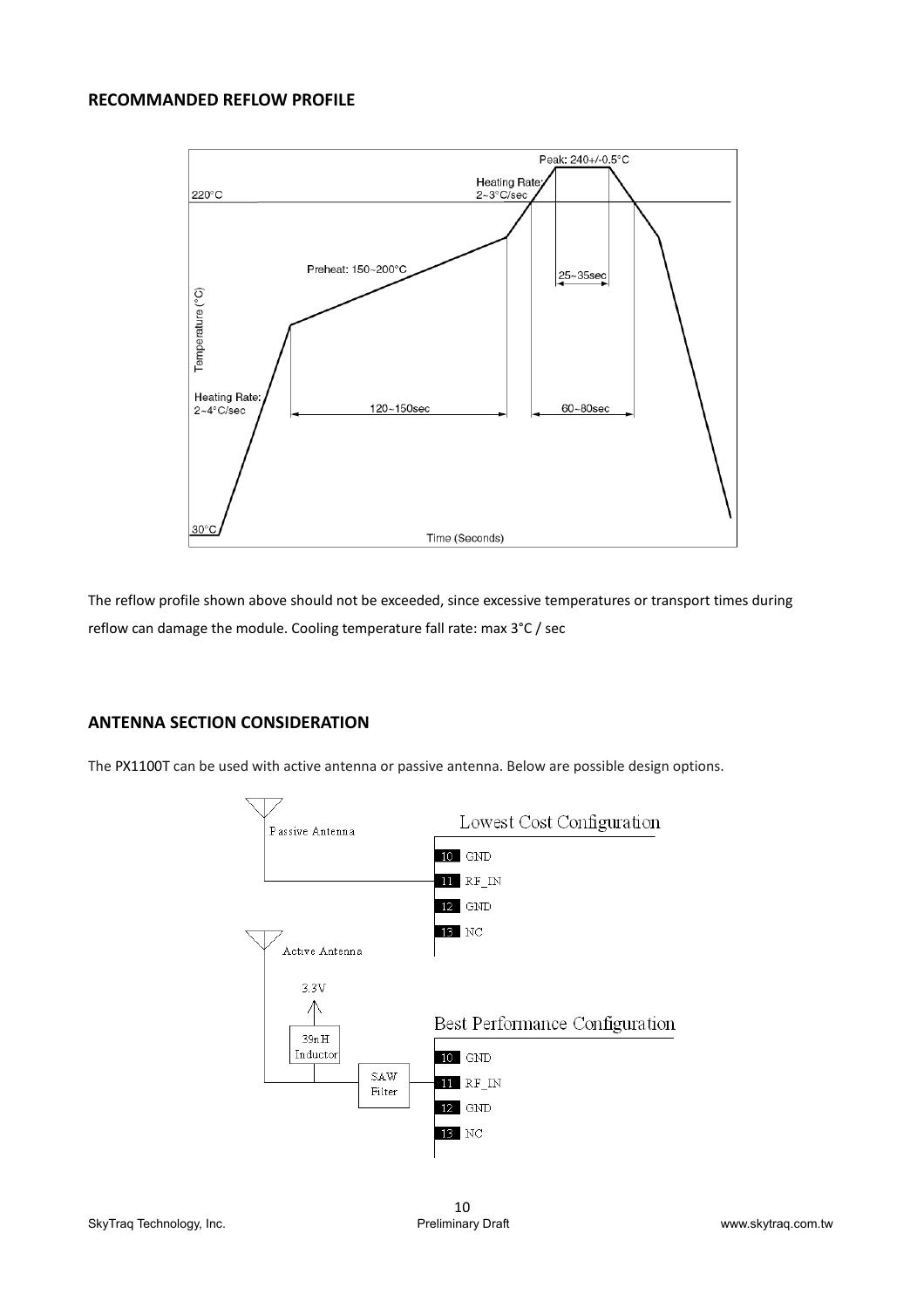Passive ceramic patch antenna is low-cost and provides good sensitivity. 50-ohm output larger size ceramic patch antenna with higher antenna gain can be connected directly to RF input of the module. Usually the ceramic patch antenna and PX1100T are mounted on opposite side of the PCB to reduce possibility of picking up digital noise. To improve signal reception performance, use larger ground plane under the patch antenna if possible; larger the ground plane, larger the overall antenna gain. The center frequency of the ceramic patch antenna changes with ground plane size. For optimal L1 quad constellation signal reception, the frequency bandwidth of the antenna needs to cover 1559MHz ~ 1605MHz when mounted on the PCB. It is usual to ask the ceramic patch antenna vendor to select or tune a patch antenna that best matches the customer PCB.

Active antenna is essentially a passive antenna with built-in LNA and a coaxial cable to connect the antenna to the module. It has the flexibility of being located remotely from the module, but requires antenna power. Active antenna usually costs more than passive patch antenna, but the performance in low signal environments is usually better. Active antenna with one stage LNA gain of 10 ~ 20dB and noise figure less than 1.5dB can be used with PX1100T.

| Antenna Type            | Passive       | Active              |
|-------------------------|---------------|---------------------|
| L1 GNSS Frequency (MHz) | $1558 - 1606$ | $1558 \approx 1606$ |
| <b>VSWR</b>             | < 2 (typical) | < 2 (typical)       |
| Polarization            | <b>RHCP</b>   | <b>RHCP</b>         |
| Antenna Gain            | > OdBi        | > -2dBi             |
| LNA Gain                |               | 17dB (typical)      |
| Noise Figure            |               | < 1.5dB             |
| <b>Total Gain</b>       |               | >15dB               |

# **POWER SUPPLY REQUIREMENT**

PX1100T requires a stable power supply, avoid ripple on VCC pin (<50mVpp). Power supply noise can affect the receiver's sensitivity. Bypass capacitors of 10uF and 0.1uF is recommended to be placed close to the module VCC pin; the values could be adjusted according to the amount and type of noise present on the supply line.

# **BACKUP SUPPLY**

The purpose of backup supply voltage pin  $(V$  BCKP) is to keep the SRAM memory and the RTC powered when the module is powered down. This enables the module to have a faster time-to-first-fix when the module is powered on again. The backup current drain is less than 15μA. In normal powered on state, the internal processor access the SRAM and current drain is higher in active mode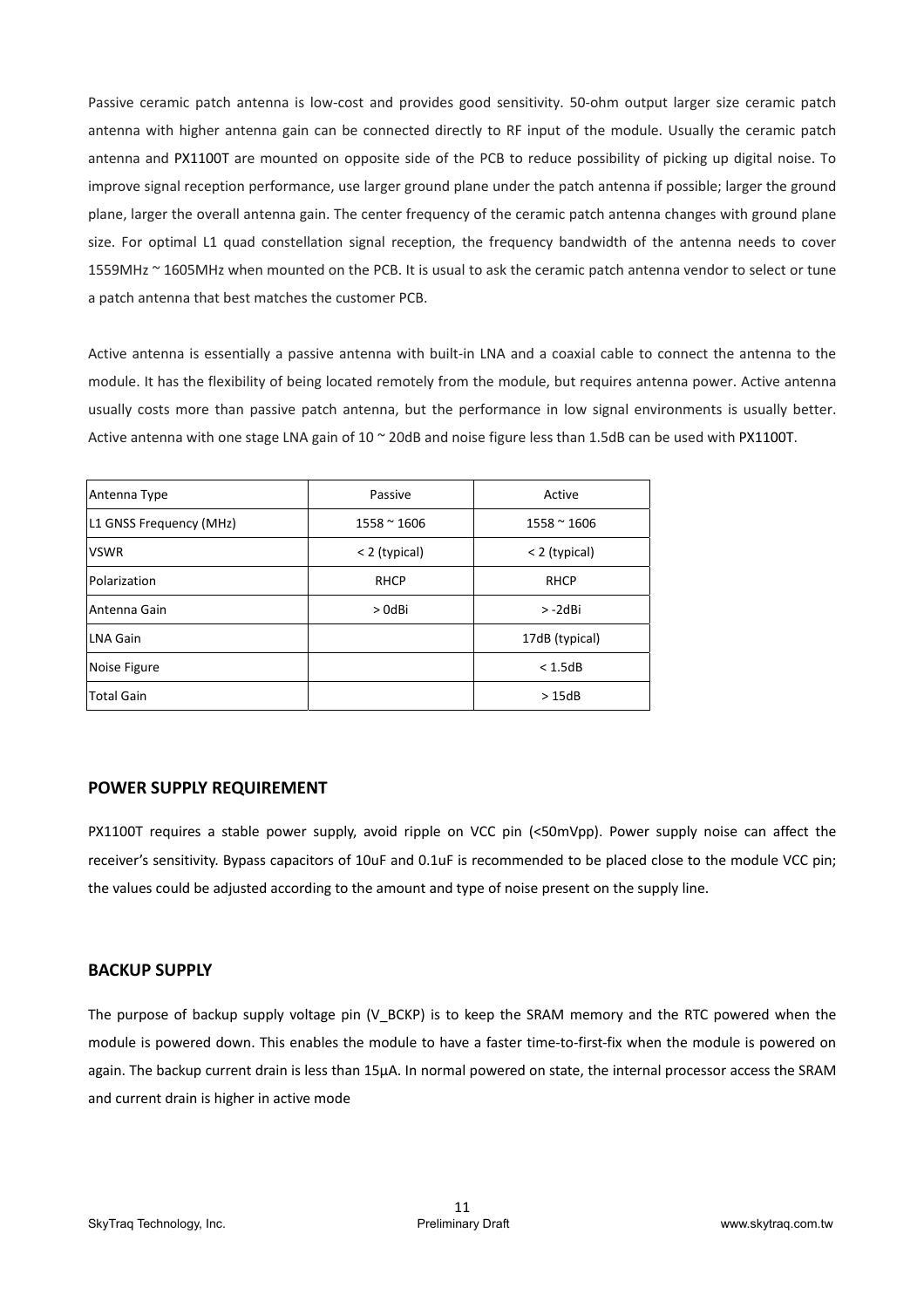#### **1PPS OUTPUT**

A 1 pulse per second signal (100msec HIGH duration) is generated on 1PPS pin when the receiver has 3D position fix using 4 or more satellites. The rising edge of the pulse is aligned with UTC second, with accuracy of about 5nsec (1‐sigma). It outputs constant LOW when no position fix is available initially.

# **LAYOUT GUIDELINES**

Separate RF and digital circuits into different PCB regions.

It is necessary to maintain 50-ohm impedance throughout the entire RF signal path. Try keeping the RF signal path as short as possible.

Do not route the RF signal line near noisy sources such as digital signals, oscillators, switching power supplies, or other RF transmitting circuit. Do not route the RF signal under or over any other components (including PX1100T), or other signal traces. Do not route the RF signal path on an inner layer of a multi-layer PCB to minimize signal loss.

Avoid sharp bends for RF signal path. Make two 45‐deg bends or a circular bend instead of a single 90‐degree bend if needed.

Avoid vias with RF signal path whenever possible. Every via adds inductive impedance. Vias are acceptable for connecting the RF grounds between different layers. Each of the module's ground pins should have short trace tying immediately to the ground plane below through a via.

The bypass capacitors should be low ESR ceramic types and located directly adjacent to the pin they are for.

# **HANDLING GUIDELINE**

The PX1100T modules are rated MSL4, must be used for SMT reflow mounting within 72 hours after taken out from the vacuumed ESD-protective moisture barrier bag in factory condition < 30degC / 60% RH. If this floor life time is exceeded, or if the received ESD-protective moisture barrier bag is not in vacuumed state, then the device need to be pre-baked before SMT reflow process. Baking is to be done at 85degC for 8 to 12 hours. Once baked, floor life counting begins from 0, and has 72 hours of floor life at factory condition < 30degC / 60% RH. Do not bake the module in tape‐on‐reel form; for baking, place parts individually onto oven tray

PX1100T module is ESD sensitive device and should be handled with care.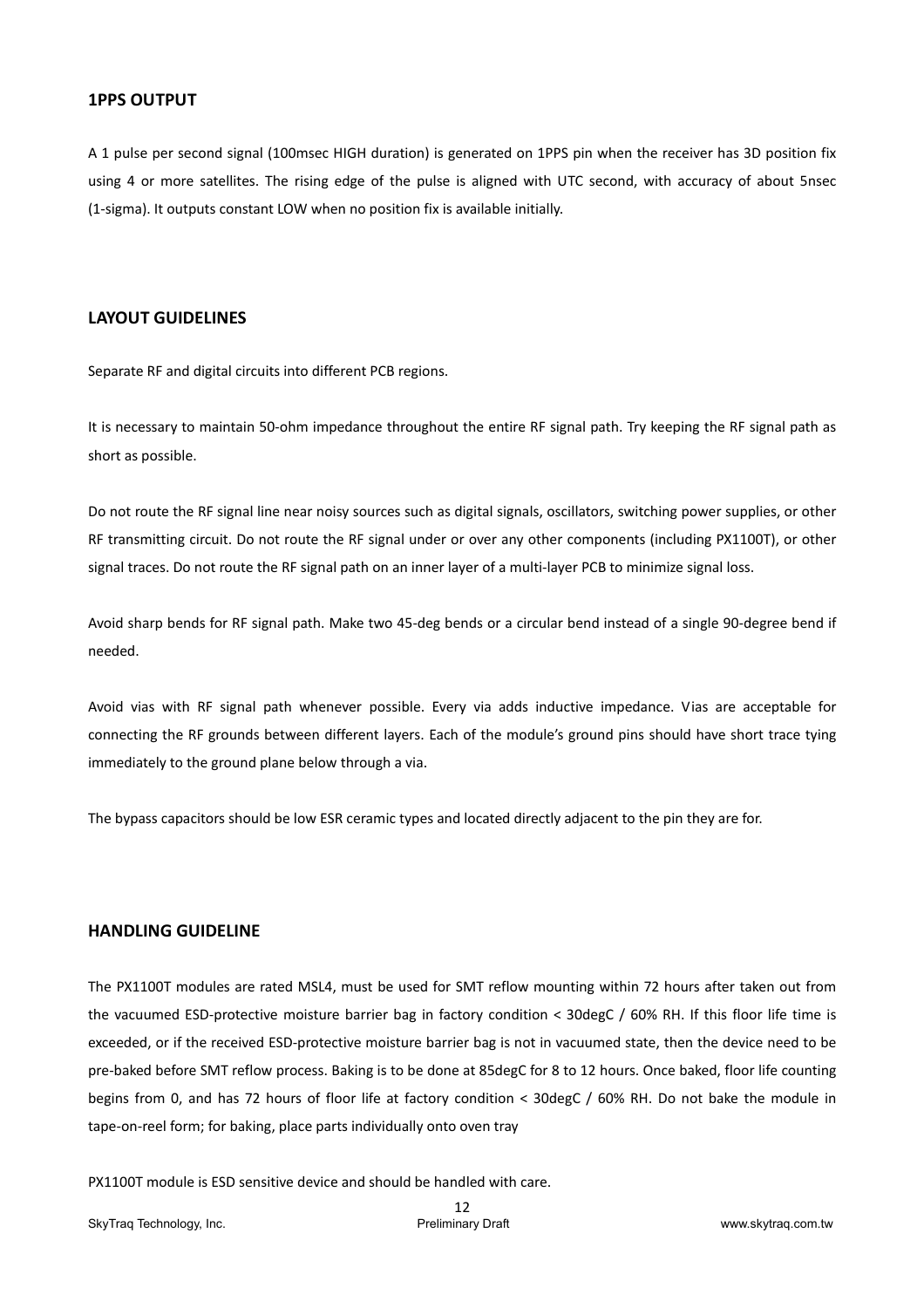# **NMEA Output Description**

The output protocol supports NMEA‐0183 standard. The implemented messages include GGA, GLL, GSA, GSV, VTG, RMC, and ZDA messages. The NMEA message output has the following sentence structure:

\$aaccc,c–c\*hh<CR><LF>

The detail of the sentence structure is explained in Table 1.

| Table 1: The NMEA sentence structure |  |
|--------------------------------------|--|
|--------------------------------------|--|

| character             | <b>HEX</b> | Description                                                                       |
|-----------------------|------------|-----------------------------------------------------------------------------------|
| $"$ \$"               | 24         | Start of sentence.                                                                |
| Aaccc                 |            | Address field. "aa" is the talker identifier. "ccc" identifies the sentence type. |
| $\mathbf{u}$          | 2C         | Field delimiter.                                                                  |
| $C - c$               |            | Data sentence block.                                                              |
| $u * v$               | 2A         | Checksum delimiter.                                                               |
| Hh                    |            | Checksum field.                                                                   |
| $<$ CR $>$ $<$ LF $>$ | 0D0A       | Ending of sentence. (carriage return, line feed)                                  |

Table 2: Overview of SkyTraq receiver's NMEA messages

| <b>\$GPGGA</b> | Time, position, and fix related data of the GPS receiver.                                                  |  |  |  |  |  |
|----------------|------------------------------------------------------------------------------------------------------------|--|--|--|--|--|
| <b>\$GNGLL</b> | Position, time and fix status.                                                                             |  |  |  |  |  |
| <b>\$GNGSA</b> | Used to represent the ID's of satellites which are used for position fix. When GPS satellites are used for |  |  |  |  |  |
|                | position fix, \$GNGSA sentence is output with system ID 1. When GLONASS satellites are used for            |  |  |  |  |  |
|                | position fix, \$GNGSA sentence is output with system ID 2. When Galileo satellites are used for position   |  |  |  |  |  |
|                | fix, \$GNGSA sentence is output with system ID 3. When BDS satellites are used for position fix,           |  |  |  |  |  |
|                | \$GNGSA sentence is output with system ID 4.                                                               |  |  |  |  |  |
| <b>SGPGSV</b>  | Satellite information about elevation, azimuth and CNR, \$GPGSV is used for GPS satellites, while          |  |  |  |  |  |
| <b>SGLGSV</b>  | \$GLGSV is used for GLONASS satellites, while \$GAGSV is used for GALILEO satellites, while \$GBGSV is     |  |  |  |  |  |
| <b>\$GAGSV</b> | used for BEIDOU satellites.                                                                                |  |  |  |  |  |
| <b>\$GBGSV</b> |                                                                                                            |  |  |  |  |  |
| <b>SGNRMC</b>  | Time, date, position, course and speed data.                                                               |  |  |  |  |  |
| <b>SGNVTG</b>  | Course and speed relative to the ground.                                                                   |  |  |  |  |  |
| <b>SGNZDA</b>  | UTC, day, month and year and time zone.                                                                    |  |  |  |  |  |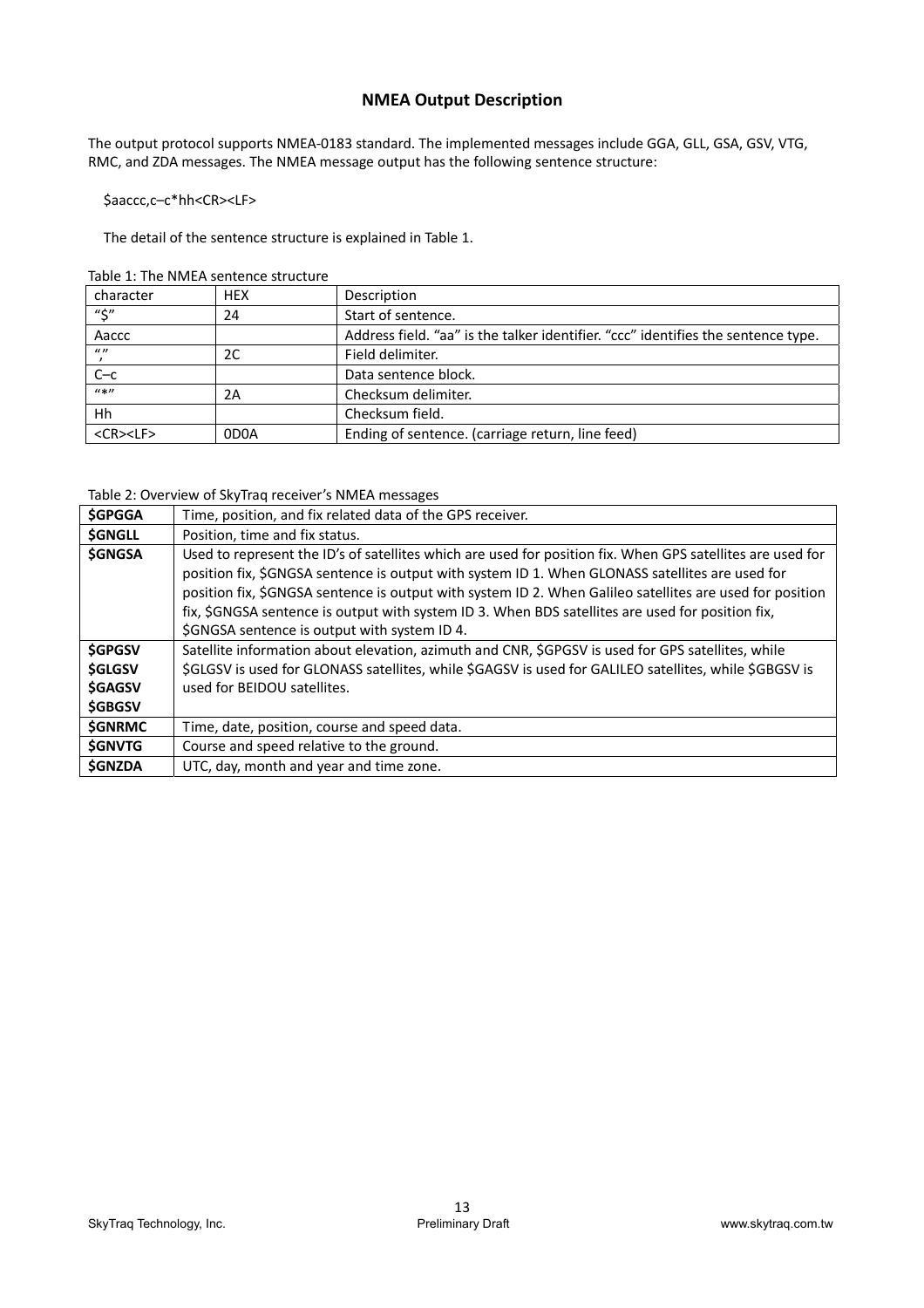The formats of the supported NMEA messages are described as follows:

# *GGA – Global Positioning System Fix Data*

Time, position and fix related data for a GPS receiver.

Structure:

| \$GPGGA,hhmmss.sss,ddmm.mmmmm,a,dddmm.mmmmm,a,x,xx,x.x,x.x,M,x.x,M,x.x,xxxx*hh <cr><lf></lf></cr> |  |  |  |  |                       |  |  |
|---------------------------------------------------------------------------------------------------|--|--|--|--|-----------------------|--|--|
|                                                                                                   |  |  |  |  | 5 6 7 8 9 10 11 12 13 |  |  |

Example:

\$GNGGA,052315.000,2447.09094,N,12100.52369,E,2,12,0.6,97.9,M,19.6,M,,0000\*6B<CR><LF>

| Field          | Name                      | Example        | Description                                                         |
|----------------|---------------------------|----------------|---------------------------------------------------------------------|
| $\mathbf{1}$   | UTC Time                  | 025315.000     | UTC of position in hhmmss.sss format, (000000.000 ~ 235959.999)     |
| $\overline{2}$ | Latitude                  | 2447.09094     | Latitude in ddmm.mmmm mformat                                       |
|                |                           |                | Leading zeros transmitted                                           |
| 3              | N/S Indicator             | N              | Latitude hemisphere indicator, 'N' = North, 'S' = South             |
| $\overline{4}$ | Longitude                 | 12100.52369    | Longitude in dddmm.mmmmm format                                     |
|                |                           |                | Leading zeros transmitted                                           |
| 5              | E/W Indicator             | E              | Longitude hemisphere indicator, 'E' = East, 'W' = West              |
| 6              | Quality Indicator         | $\overline{2}$ | GPS quality indicator                                               |
|                |                           |                | 0: position fix unavailable                                         |
|                |                           |                | 1: valid position fix, SPS mode                                     |
|                |                           |                | 2: valid position fix, differential GPS mode                        |
|                |                           |                | 3: GPS PPS Mode, fix valid                                          |
|                |                           |                | 4: Real Time Kinematic. System used in RTK mode with fixed integers |
|                |                           |                | 5: Float RTK. Satellite system used in RTK mode., floating integers |
|                |                           |                | 6: Estimated (dead reckoning) Mode                                  |
|                |                           |                | 7: Manual Input Mode                                                |
|                |                           |                | 8: Simulator Mode                                                   |
| 7              | Satellites Used           | 12             | Number of satellites in use, $(00 \times 12)$                       |
| 8              | <b>HDOP</b>               | 0.6            | Horizontal dilution of precision, $(0.0 \times 99.9)$               |
| 9              | Altitude                  | 97.9           | mean sea level (geoid), (-9999.9 ~ 17999.9)                         |
| 10             | <b>Geoidal Separation</b> | 19.6           | Geoidal separation in meters                                        |
| 11             | Age pf Differential       |                | Age of Differential GPS data                                        |
|                | GPS data                  |                | NULL when DGPS not used                                             |
| 12             | <b>DGPS Station ID</b>    | 0000           | Differential reference station ID, 0000 ~ 1023                      |
| 13             | Checksum                  | 6B             |                                                                     |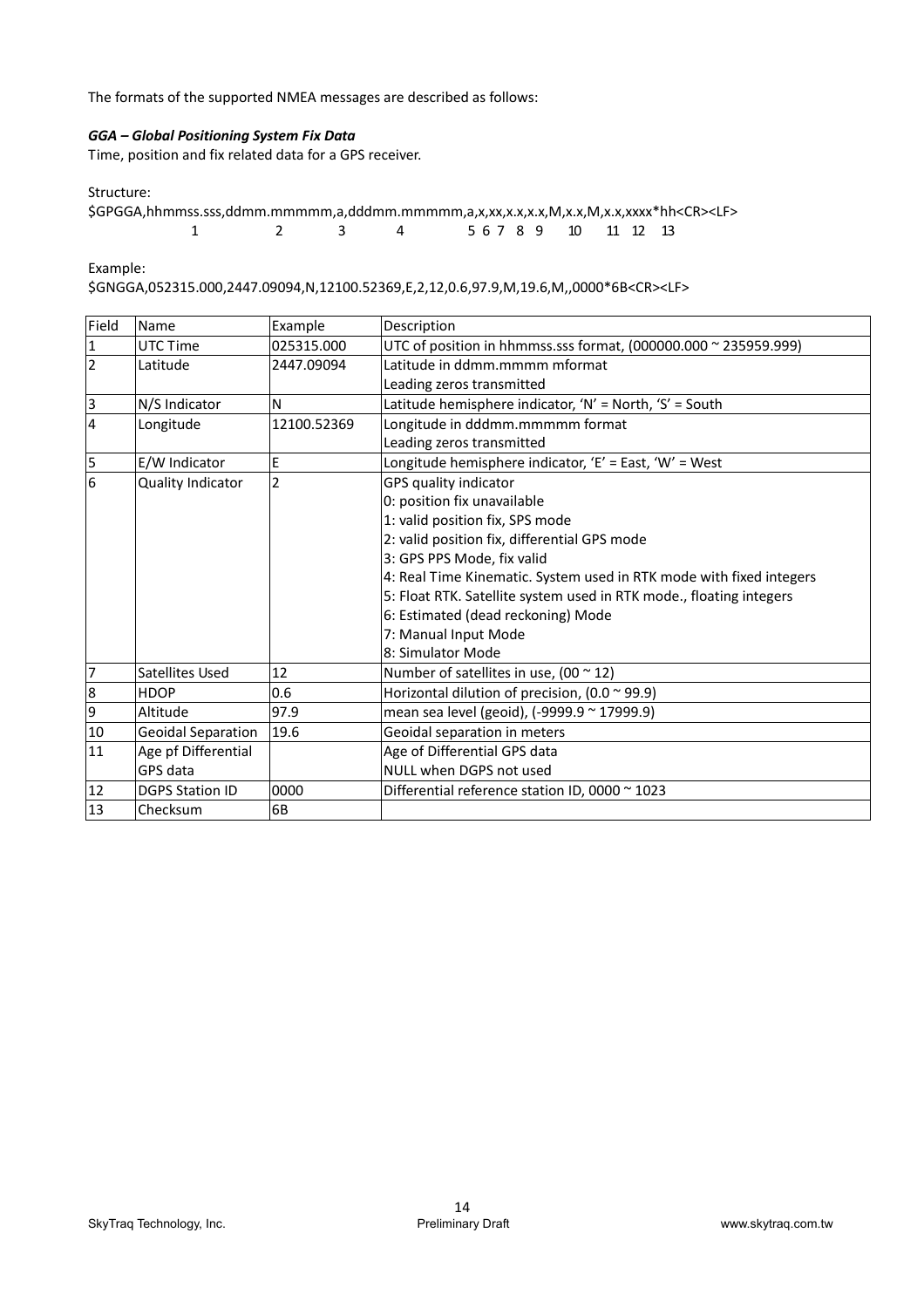# *GLL – Latitude/Longitude*

Latitude and longitude of current position, time, and status.

Structure:

\$GNGLL,ddmm.mmmmm,a,dddmm.mmmmm,a,hhmmss.sss,A,a\*hh<CR><LF> 1 2 3 4 5 6 7 8

Example:

\$GNGLL,2447.09094,N, 12100.52369,E, 052315.000,A,D\*4A<CR><LF>

| Field          | Name           | Example     | Description                                             |
|----------------|----------------|-------------|---------------------------------------------------------|
| $\mathbf{1}$   | Latitude       | 2447.09094  | Latitude in ddmm.mmmmm format                           |
|                |                |             | Leading zeros transmitted                               |
| $\overline{2}$ | N/S Indicator  | N           | Latitude hemisphere indicator                           |
|                |                |             | $'N' = North$                                           |
|                |                |             | 'S' = South                                             |
| <sub>3</sub>   | Longitude      | 12100.52369 | Longitude in dddmm.mmmmm format                         |
|                |                |             | Leading zeros transmitted                               |
| $\overline{4}$ | E/W Indicator  | E           | Longitude hemisphere indicator                          |
|                |                |             | $E' = East$                                             |
|                |                |             | $W' = West$                                             |
| 5              | UTC Time       | 052315.000  | UTC time in hhmmss.sss format (000000.000 ~ 235959.999) |
| 6              | <b>Status</b>  | Α           | Status, 'A' = Data valid, 'V' = Data not valid          |
| $\overline{7}$ | Mode Indicator | D           | Mode indicator                                          |
|                |                |             | 'A' = Autonomous mode                                   |
|                |                |             | 'D' = Differential mode                                 |
|                |                |             | 'E' = Estimated (dead reckoning) mode                   |
|                |                |             | 'M' = Manual input mode                                 |
|                |                |             | 'S' = Simulator mode                                    |
|                |                |             | 'N' = Data not valid                                    |
| 8              | Checksum       | 4A          |                                                         |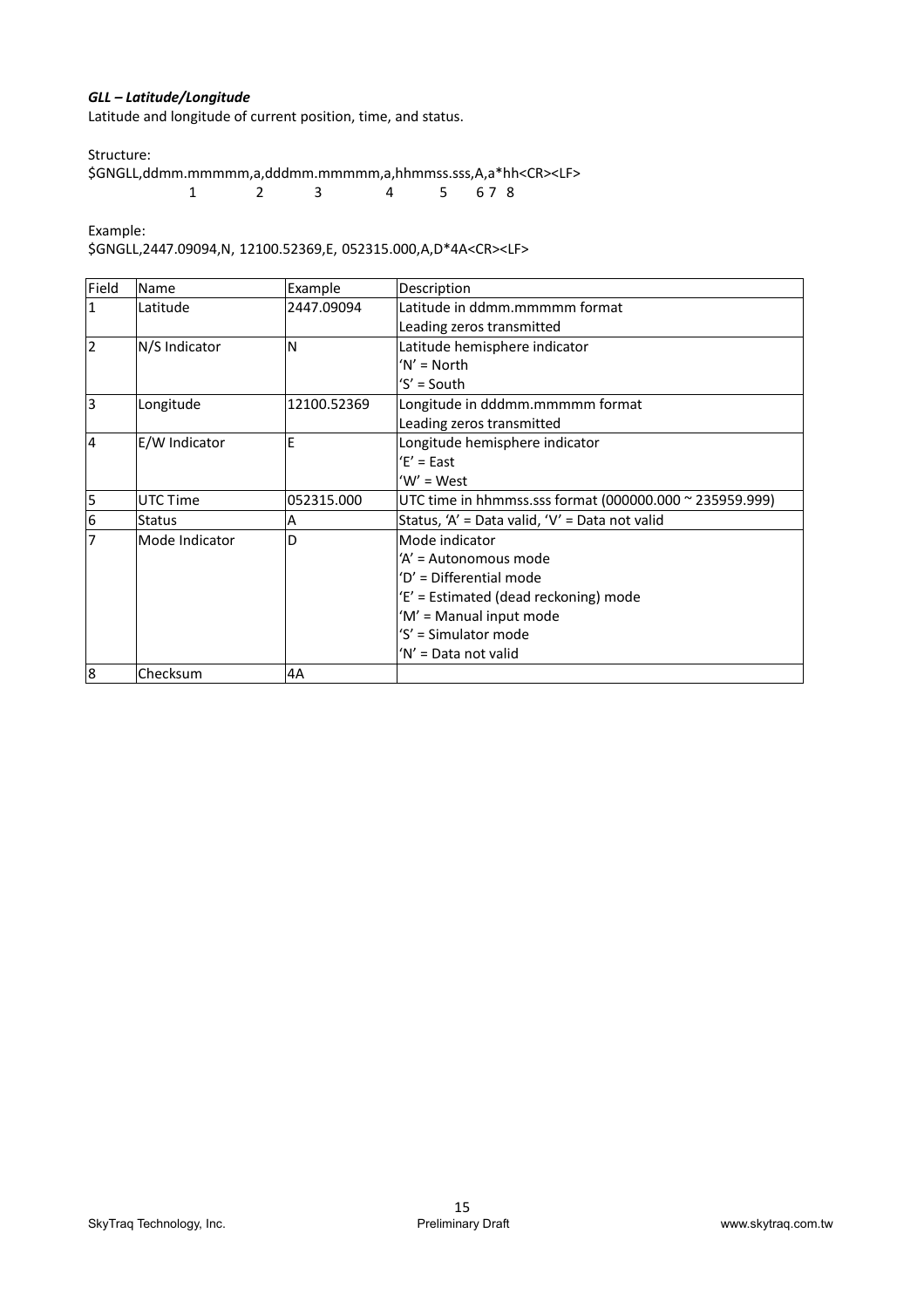# *GSA – GNSS DOP and Active Satellites*

GNSS receiver operating mode, satellites used in the navigation solution reported by the GGA or GNS sentence and DOP values.

Structure:

\$GNGSA,A,x,xx,xx,xx,xx,xx,xx,xx,xx,xx,xx,xx,xx,x.x,x.x,x.x,x\*hh<CR><LF> 1 2 3 3 3 3 3 3 3 3 3 3 3 4 5 6 7 8

Example:

\$GNGSA,A,3,10,12,14,20,21,24,25,31,32,193,,,1.1,0.6,0.9,1\*01<CR><LF> \$GNGSA,A,3,69,70,73,79,80,,,,,,,,1.1,0.6,0.9,2\*3C<CR><LF> \$GNGSA,A,3,01,02,03,06,09,10,14,16,21,22,26,,1.1,0.6,0.9,4<CR><LF>

| Field          | Name                  | Example                                       | Description                                                                                                                                                                                                                                                                                                                                                                              |
|----------------|-----------------------|-----------------------------------------------|------------------------------------------------------------------------------------------------------------------------------------------------------------------------------------------------------------------------------------------------------------------------------------------------------------------------------------------------------------------------------------------|
| 1              | Mode                  | А                                             | Mode                                                                                                                                                                                                                                                                                                                                                                                     |
|                |                       |                                               | 'M' = Manual, forced to operate in 2D or 3D mode                                                                                                                                                                                                                                                                                                                                         |
|                |                       |                                               | 'A' = Automatic, allowed to automatically switch 2D/3D                                                                                                                                                                                                                                                                                                                                   |
| 2              | Mode                  | 3                                             | Fix type                                                                                                                                                                                                                                                                                                                                                                                 |
|                |                       |                                               | $1 = Fix not available$                                                                                                                                                                                                                                                                                                                                                                  |
|                |                       |                                               | $2 = 2D$                                                                                                                                                                                                                                                                                                                                                                                 |
|                |                       |                                               | $3 = 3D$                                                                                                                                                                                                                                                                                                                                                                                 |
| lз             | Satellite used 1~12   | 10, 12, 14, 20,<br>21, 24, 25, 31,<br>32, 193 | $\vert$ 01 ~ 32 are for GPS; 33 ~ 64 are for WAAS (PRN minus 87); 193<br>$\sim$ 197 are for QZSS; 65 $\sim$ 88 are for GLONASS (GL PRN) ; 01 $\sim$ 36<br>are for GALILEO (GA PRN); 01 $\sim$ 37 are for BDS (BD PRN). GPS,<br>GLONASS, GALILEO and BDS satellites are differentiated by the<br>GNSS system ID in table 3. Maximally 12 satellites are included<br>in each GSA sentence. |
| $\overline{4}$ | PDOP                  | 1.1                                           | Position dilution of precision (0.0 to 99.9)                                                                                                                                                                                                                                                                                                                                             |
| 5              | <b>HDOP</b>           | 0.6                                           | Horizontal dilution of precision (0.0 to 99.9)                                                                                                                                                                                                                                                                                                                                           |
| 6              | VDOP                  | 0.9                                           | Vertical dilution of precision (0.0 to 99.9)                                                                                                                                                                                                                                                                                                                                             |
| 17             | <b>GNSS System ID</b> | 1                                             | GNSS system ID<br>$1 = GPS$<br>$2 = \text{GLONASS}$<br>$3 = GALILEO$<br>$4 = BDS$<br>$5 = IRNSS$                                                                                                                                                                                                                                                                                         |
| 8              | Checksum              | 01                                            |                                                                                                                                                                                                                                                                                                                                                                                          |

\*GNSS System ID identifies the GNSS system ID according to Table 3.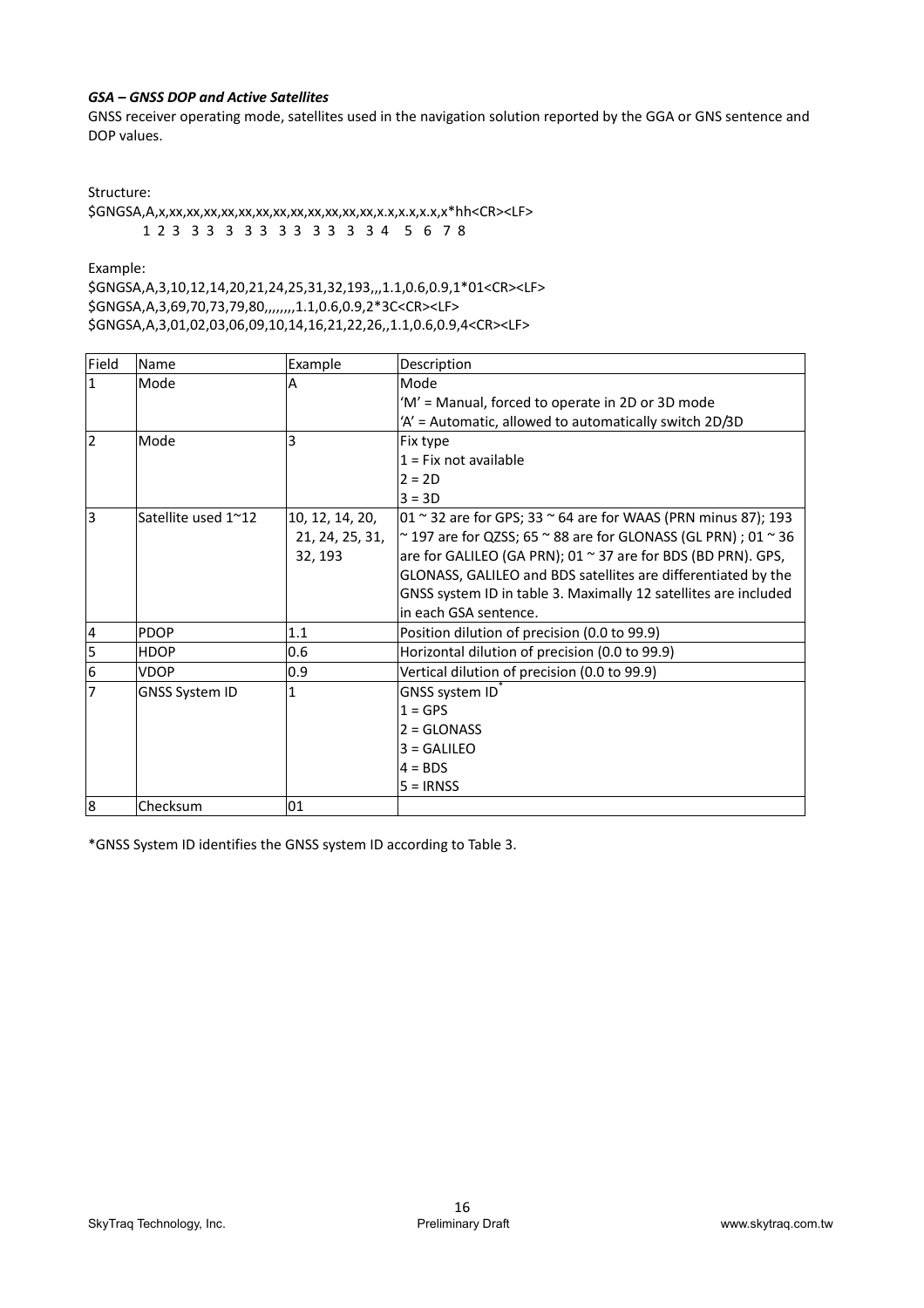| System       | System ID (Talker) | rapic 5. Onlys rachtmeation rapic for GSA, GSV<br>Signal ID | Signal Name      |
|--------------|--------------------|-------------------------------------------------------------|------------------|
| GPS          | 1(GP)              | 0                                                           | All signals      |
|              |                    | 1                                                           | L1 C/A           |
|              |                    | 2                                                           | L1 P(Y)          |
|              |                    | 3                                                           | L1C              |
|              |                    | 4                                                           | L2 P(Y)          |
|              |                    | 5                                                           | $L2C-M$          |
|              |                    | 6                                                           | $L2C-L$          |
|              |                    | 7                                                           | $L5-I$           |
|              |                    | 8                                                           | $L5-Q$           |
| GLONASS      | 2(GL)              | 0                                                           | All signals      |
|              |                    | 1                                                           | G1 C/A           |
|              |                    | $\overline{\mathbf{c}}$                                     | G1P              |
|              |                    | 3                                                           | G2 C/A           |
|              |                    | 4                                                           | GLONASS (M) G2P  |
| GALILEO      | 3(GA)              | $\pmb{0}$                                                   | All signals      |
|              |                    | 1                                                           | E <sub>5a</sub>  |
|              |                    | 2                                                           | E5b              |
|              |                    | 3                                                           | $E5$ a+b         |
|              |                    | 4                                                           | E6-A             |
|              |                    | 5                                                           | E6-BC            |
|              |                    | 6                                                           | $L1-A$           |
|              |                    | 7                                                           | $L1-BC$          |
| <b>BDS</b>   | 4 (BD)             | 0                                                           | All signals      |
|              |                    | 1                                                           | <b>B1</b>        |
|              |                    | 2                                                           | B <sub>2</sub> A |
|              |                    | 3                                                           | B <sub>2</sub>   |
|              |                    | 4                                                           | B <sub>3</sub>   |
|              |                    | 5                                                           | B <sub>1</sub> C |
| <b>IRNSS</b> | 5(GI)              | $\mathbf 0$                                                 | All signals      |
|              |                    | 4                                                           | L5               |

Table 3: GNSS Identification Table for GSA, GSV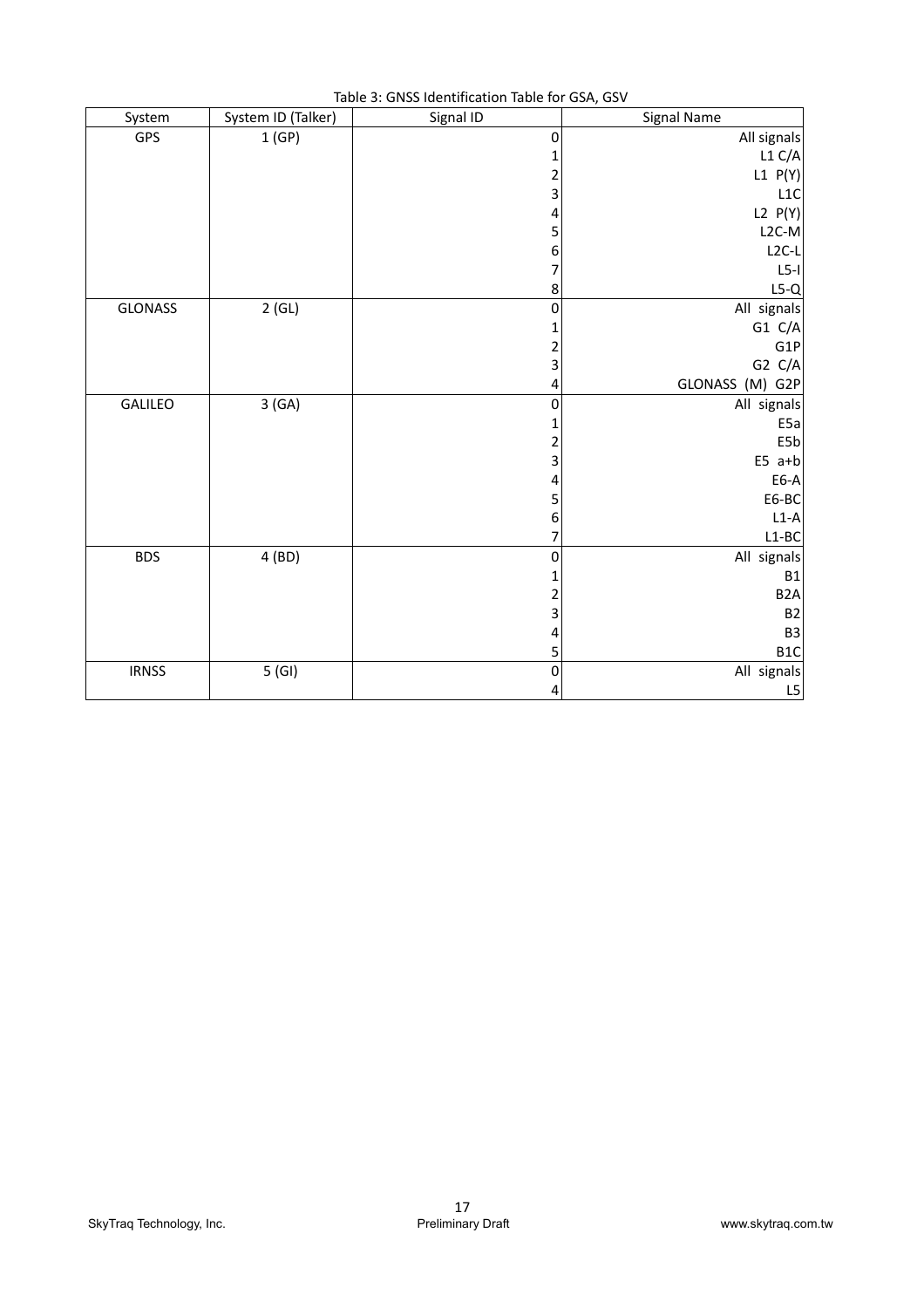#### *GSV – GNSS Satellites in View*

Number of satellites (SV) in view, satellite ID numbers, elevation, azimuth, and SNR value. Four satellites maximum per transmission.

Structure:

\$GPGSV,x,x,xx,xx,xx,xxx,xx,…,xx,xx,xxx,xx,x \*hh<CR><LF> 1 2 3 4 5 6 7 4 5 6 7 8 9

Example:

\$GPGSV,4,1,15,10,79,250,50,194,73,072,,193,69,127,45,25,64,114,46,1\*67<CR><LF> \$GPGSV,4,2,15,20,54,175,45,32,44,334,46,41,39,242,43,12,36,055,46,1\*68<CR><LF> \$GPGSV,4,3,15,31,32,256,45,14,25,310,39,24,15,049,38,21,07,191,35,1\*61<CR><LF> \$GPGSV,4,4,15,15,04,106,18,29,03,144,,26,01,206,,1\*56<CR><LF> \$GLGSV,2,1,06,80,77,332,44,69,55,098,49,70,46,347,43,73,29,221,45,1\*79<CR><LF> \$GLGSV,2,2,06,79,25,026,42,71,01,325,,1\*76<CR><LF> \$GBGSV,3,1,12,21,77,107,50,26,73,278,49,06,59,009,45,03,58,203,43,1\*7D<CR><LF> \$GBGSV,3,2,12,16,58,002,47,07,55,180,,01,53,142,43,09,47,329,43,1\*73<CR><LF> \$GBGSV,3,3,12,02,40,241,39,10,31,200,40,22,25,134,41,14,19,321,41,1\*77<CR><LF>

| Field                   | Name                  | Example | Description                                                                   |
|-------------------------|-----------------------|---------|-------------------------------------------------------------------------------|
| 1                       | Number of message     | 4       | Total number of GSV messages to be transmitted (1-5)                          |
| $\overline{2}$          | Sequence number       |         | Sequence number of current GSV message                                        |
| $\overline{\mathbf{3}}$ | Satellites in view    | 15      | Total number of satellites in view (00 $\approx$ 20)                          |
| $\overline{4}$          | Satellite ID          | 10      | $01 \sim 32$ are for GPS; 33 $\sim$ 64 are for WAAS (PRN minus 87); 193       |
|                         |                       |         | $\sim$ 197 are for QZSS; 65 $\sim$ 88 are for GLONASS (GL PRN) ; 01 $\sim$ 36 |
|                         |                       |         | $ $ are for GALILEO (GA PRN); 01 $\sim$ 37 are for BDS (BD PRN). GPS,         |
|                         |                       |         | GLONASS, GALILEO and BDS satellites are differentiated by the                 |
|                         |                       |         | GNSS system ID in table 3. Maximally 4 satellites are included in             |
|                         |                       |         | each GSV sentence.                                                            |
| 5                       | Elevation             | 79      | Satellite elevation in degrees, (00 $\sim$ 90)                                |
| 6                       | Azimuth               | 250     | Satellite azimuth angle in degrees, (000 ~ 359)                               |
| $\overline{7}$          | <b>SNR</b>            | 50      | C/No in dB (00 $\approx$ 99)                                                  |
|                         |                       |         | Null when not tracking                                                        |
| 8                       | <b>GNSS System ID</b> |         | Signal ID                                                                     |
| 9                       | Checksum              | 67      |                                                                               |

\*GNSS Signal ID identifies the GNSS signal name according to Table 3.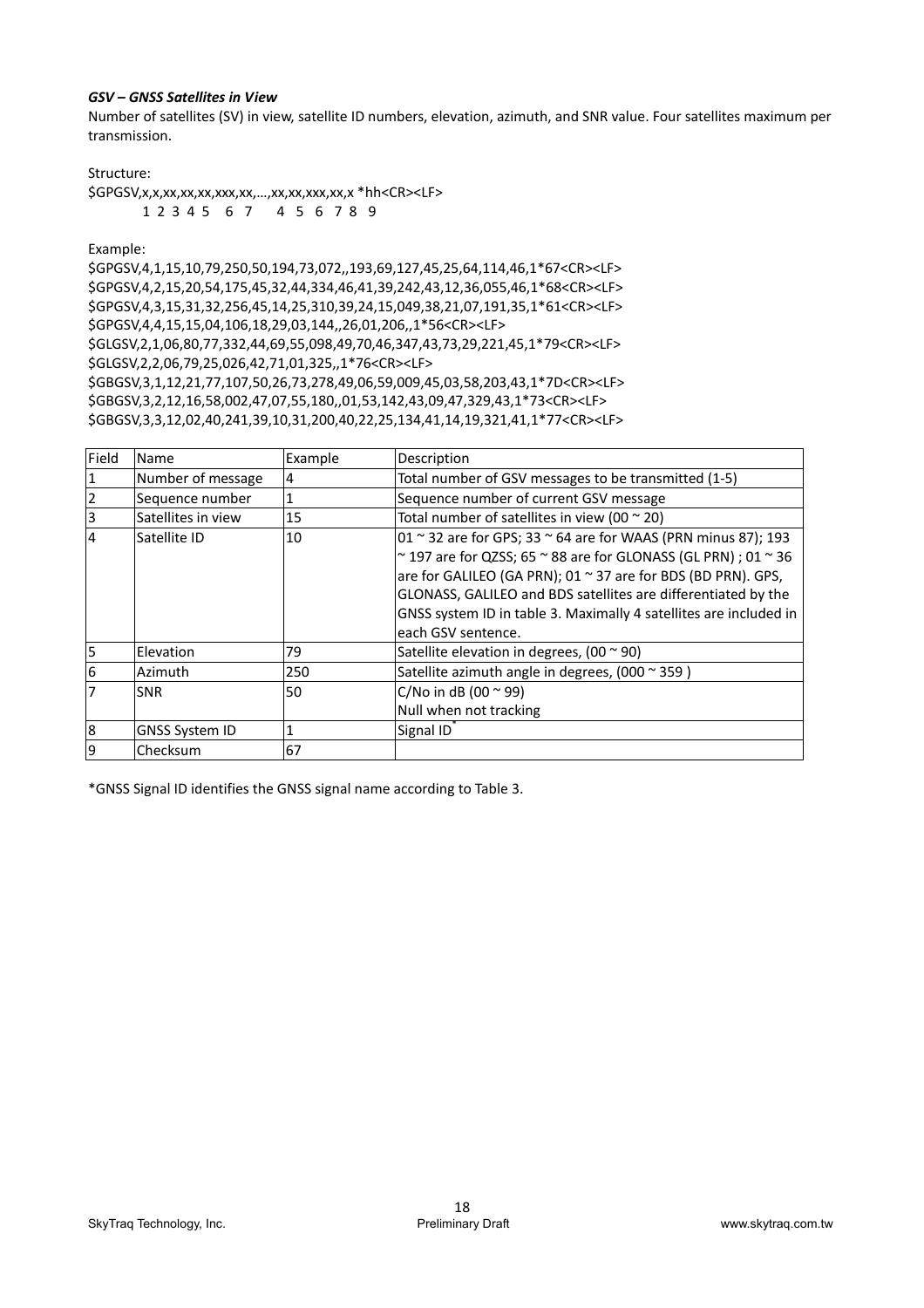# *RMC – Recommended Minimum Specific GNSS Data*

Time, date, position, course and speed data provided by a GNSS navigation receiver.

Structure:

\$GNRMC,hhmmss.sss,A,dddmm.mmmmm,a,dddmm.mmmmm,a,x.x,x.x,ddmmyy,,,a,a\*hh<CR><LF> 1 2 3 4 5 6 7 8 9 10 11 12 Example:

\$GNRMC,052315.000,A,2447.09094,N,12100.52369,E,000.0,169.9,261219,,,D,V\*0F<CR><LF>

| Field                   | Name               | Example     | Description                                                    |  |
|-------------------------|--------------------|-------------|----------------------------------------------------------------|--|
| $\overline{1}$          | UTC time           | 052315.000  | UTC time in hhmmss.sss format (000000.00 ~ 235959.999)         |  |
| $\overline{2}$          | Status             | A           | <b>Status</b>                                                  |  |
|                         |                    |             | 'V' = Navigation receiver warning                              |  |
|                         |                    |             | 'A' = Data Valid                                               |  |
| $\overline{\mathbf{3}}$ | Latitude           | 2447.09094  | Latitude in dddmm.mmmmm format                                 |  |
|                         |                    |             | Leading zeros transmitted                                      |  |
| $\overline{4}$          | N/S indicator      | N           | Latitude hemisphere indicator                                  |  |
|                         |                    |             | 'N' = North                                                    |  |
|                         |                    |             | 'S' = South                                                    |  |
| 5                       | Longitude          | 12100.52369 | Longitude in dddmm.mmmmm format                                |  |
|                         |                    |             | Leading zeros transmitted                                      |  |
| 6                       | E/W Indicator      | E           | Longitude hemisphere indicator                                 |  |
|                         |                    |             | $E' = East$                                                    |  |
|                         |                    |             | $W' = West$                                                    |  |
| 17                      | Speed over ground  | 000.0       | Speed over ground in knots (000.0 ~ 999.9)                     |  |
| 8                       | Course over ground | 169.9       | Course over ground in degrees (000.0 ~ 359.9)                  |  |
| 9                       | <b>UTC Date</b>    | 261219      | UTC date of position fix, ddmmyy format                        |  |
| 10                      | Mode indicator     | D           | Mode indicator                                                 |  |
|                         |                    |             | 'A' = Autonomous mode                                          |  |
|                         |                    |             | 'D' = Differential mode                                        |  |
|                         |                    |             | 'E' = Estimated (dead reckoning) mode                          |  |
|                         |                    |             | 'F' = Float RTK. Satellite system used in RTK mode, floating   |  |
|                         |                    |             | integers                                                       |  |
|                         |                    |             | 'M' = Manual Input Mode                                        |  |
|                         |                    |             | 'N' = Data not valid                                           |  |
|                         |                    |             | 'P' = Precise                                                  |  |
|                         |                    |             | 'R' = Real Time Kinematic. System used in RTK mode with fixed  |  |
|                         |                    |             | integers                                                       |  |
|                         |                    |             | 'S' = Simulator Mode                                           |  |
| 11                      | Navigation status  |             | Navigation status indicator according to IEC61108 requirement  |  |
|                         |                    |             | on 'Navigational (or Failure) warnings and status indicators'. |  |
|                         |                    |             | $'S' = Safe$                                                   |  |
|                         |                    |             | 'C' = Caution                                                  |  |
|                         |                    |             | 'U' = Unsafe                                                   |  |
|                         |                    |             | 'V' = Navigation status not valid, equipment is not providing  |  |
|                         |                    |             | navigation status indicator.                                   |  |
| 12                      | checksum           | 0F          |                                                                |  |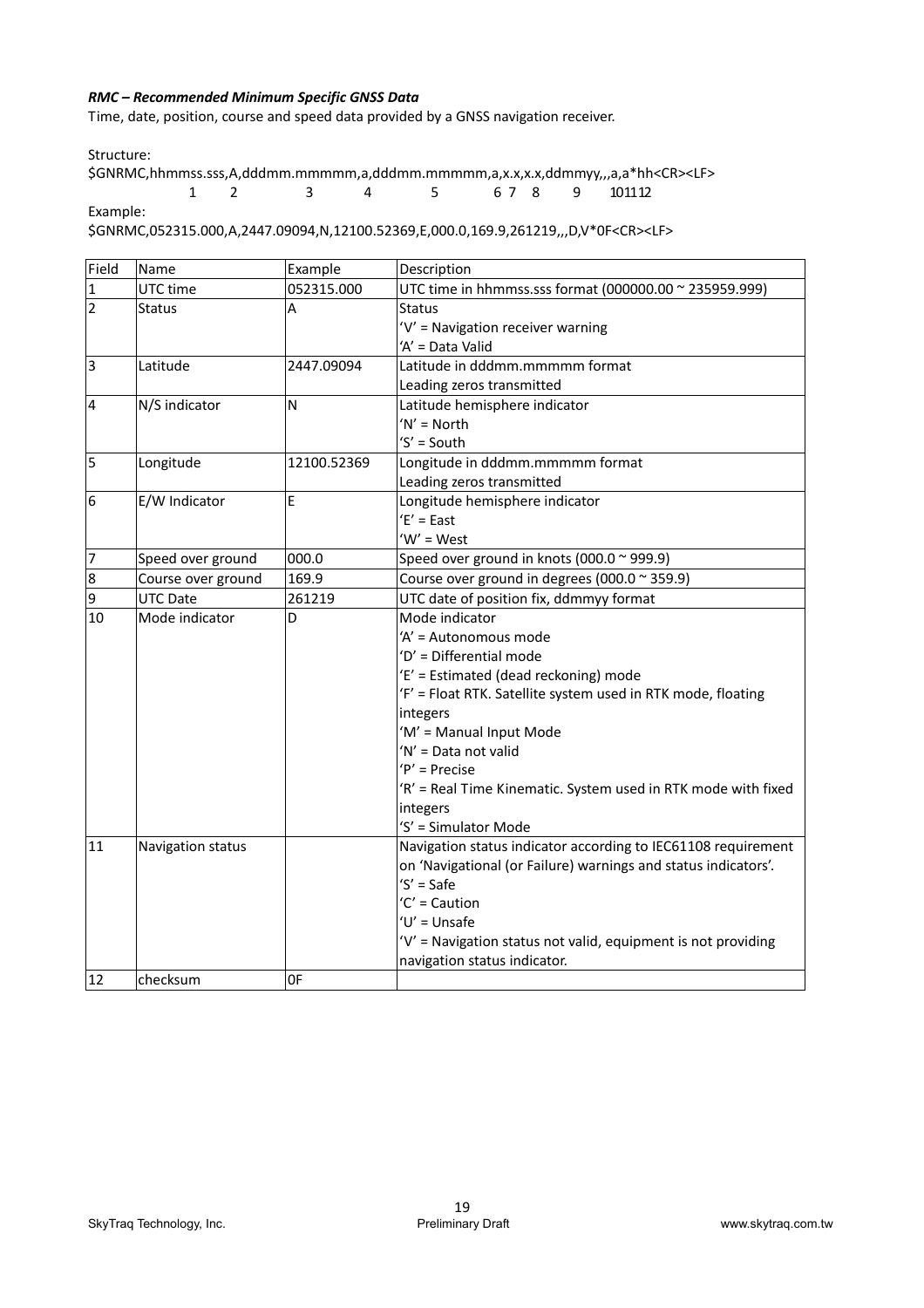# *VTG – Course Over Ground and Ground Speed*

The actual course and speed relative to the ground.

Structure:

GNVTG,x.x,T,,M,x.x,N,x.x,K,a\*hh<CR><LF> 1 2 3 4 5

Example:

\$GNVTG,169.9,T,,M,000.0,N,000.0,K,D\*11<CR><LF>

| Field          | Name     | Example | Description                                                       |
|----------------|----------|---------|-------------------------------------------------------------------|
| 1              | Course   | 169.9   | True course over ground in degrees (000.0 $\approx$ 359.9)        |
| $\overline{2}$ | Speed    | 000.0   | Speed over ground in knots (000.0 ~ 999.9)                        |
| 3              | Speed    | 000.0   | Speed over ground in kilometers per hour (000.0 $\approx$ 1800.0) |
| $\overline{4}$ | Mode     | D       | Mode indicator                                                    |
|                |          |         | 'A' = Autonomous mode                                             |
|                |          |         | 'D' = Differential mode                                           |
|                |          |         | 'E' = Estimated (dead reckoning) mode                             |
|                |          |         | 'M' = Manual input mode                                           |
|                |          |         | 'N' = Data not valid                                              |
|                |          |         | $'P'$ = Precise                                                   |
|                |          |         | 'S' = Simulator mode                                              |
| l5             | Checksum | 11      |                                                                   |

#### *ZDA – TIME AND DATE*

UTC, day, month, year and local time zone

Structure:

\$GNZDA,hhmmss.sss,xx,xx,xxxx,xx,xx\*hh<CR><LF> 1 2 3 4 5 6 7

Example:

\$GNZDA,052315.000,26,12,2019,00,00\*45<CR><LF>

| Field | <b>Name</b>        | Example    | <b>Units</b> | Description                                            |
|-------|--------------------|------------|--------------|--------------------------------------------------------|
|       | UTC time           | 052315.000 |              | UTC time in hhmmss.sss format (000000.00 ~ 235959.999) |
|       | <b>UTC Day</b>     | 26         |              | UTC time: day (01 $\approx$ 31)                        |
| 3     | <b>UTC Month</b>   | 12         |              | UTC time: month $(01 \approx 12)$                      |
| 4     | <b>UTC Year</b>    | 209        |              | UTC time: year (4 digit format)                        |
|       | Local zone hour    | 100        |              | Local zone hours $(00 \sim +/- 13)$                    |
| 6     | Local zone minutes | 100        |              | Local zone minutes (00~59)                             |
|       | Checksum           | 45         |              | Checksum                                               |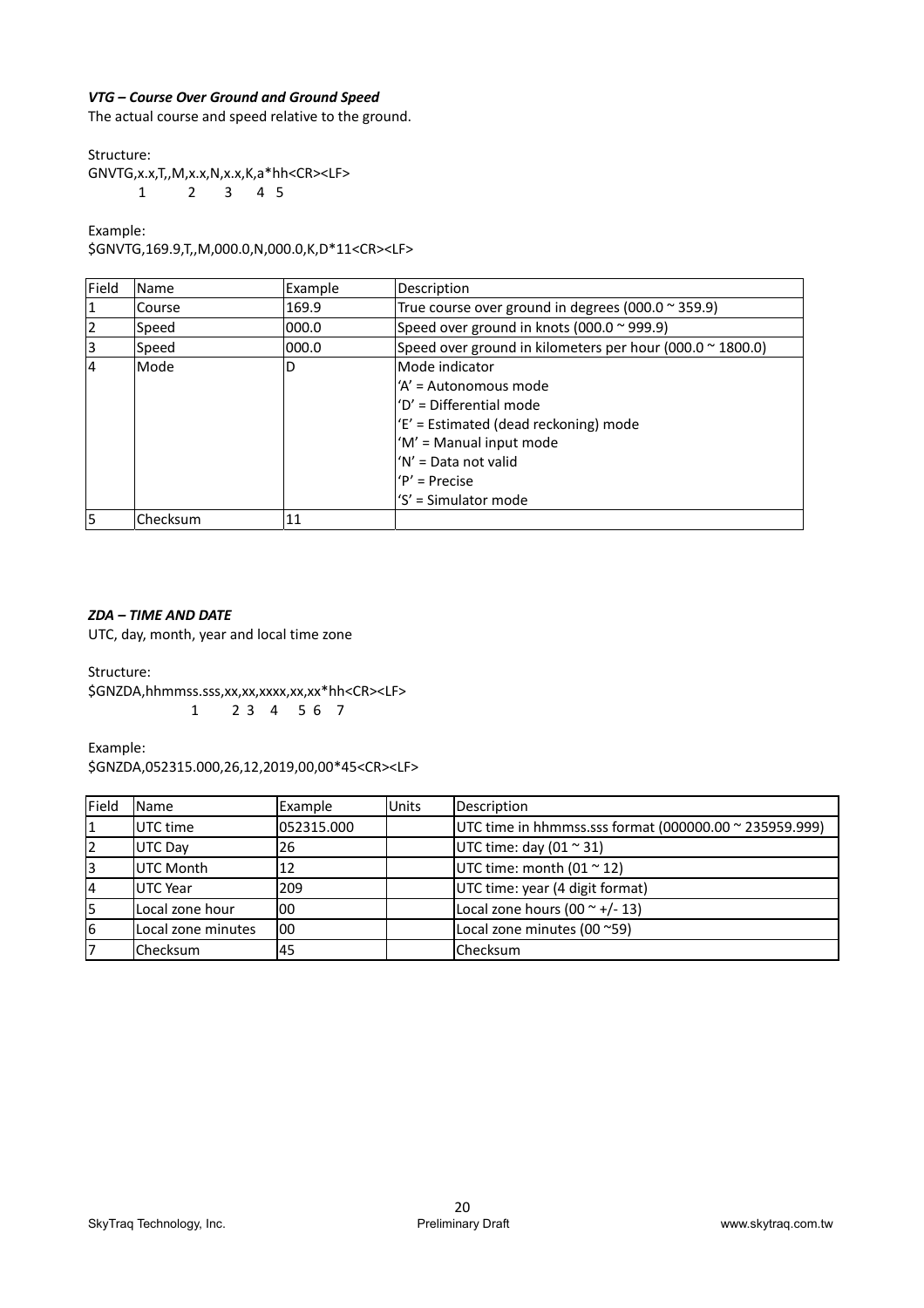# *STI,00 – 1 PPS timing report*

An output message, id 0x0, contains information of 1 PPS timing mode, 1 PPS survey length and 1PPS quantization error.

Structure: \$PSTI,00,x,xx,xx,x,x.xx \*hh<CR><LF> 1 2 3 4 5 6 7

Example:

\$PSTI,00,1,1975,3.2,30,0.27\*12CR><LF>

| Field          | Name                                                                             | Example      | Description                                                                                                                                                                                                                                                                                                                                                                                                                                         |
|----------------|----------------------------------------------------------------------------------|--------------|-----------------------------------------------------------------------------------------------------------------------------------------------------------------------------------------------------------------------------------------------------------------------------------------------------------------------------------------------------------------------------------------------------------------------------------------------------|
| 1              | 00                                                                               | 00           | Proprietary NMEA message identifier                                                                                                                                                                                                                                                                                                                                                                                                                 |
| $\overline{2}$ | 1PPS Timing Mode                                                                 | $\mathbf{1}$ | $0 = PVT Mode$                                                                                                                                                                                                                                                                                                                                                                                                                                      |
|                |                                                                                  |              | $1 =$ Survey Mode                                                                                                                                                                                                                                                                                                                                                                                                                                   |
|                |                                                                                  |              | $2 =$ Static Mode                                                                                                                                                                                                                                                                                                                                                                                                                                   |
| 3              | 1PPS Survey Length                                                               | 1975         | Survey length for Survey Mode                                                                                                                                                                                                                                                                                                                                                                                                                       |
|                |                                                                                  |              | values 60 ~ 1209600                                                                                                                                                                                                                                                                                                                                                                                                                                 |
| 4              | <b>1PPS Quantization</b>                                                         | 3.2          | Quantization error of 1PPS timing                                                                                                                                                                                                                                                                                                                                                                                                                   |
| l5             | Error<br><b>Position Standard</b>                                                | 30           | values -31 $\sim$ +31                                                                                                                                                                                                                                                                                                                                                                                                                               |
|                | <b>Deviation Threshold</b>                                                       |              | Position standard deviation threshold for comparing                                                                                                                                                                                                                                                                                                                                                                                                 |
|                |                                                                                  |              | self-surveyed position result. At end of self-survey period, if                                                                                                                                                                                                                                                                                                                                                                                     |
|                |                                                                                  |              | position standard deviation from averaged center point is less                                                                                                                                                                                                                                                                                                                                                                                      |
|                |                                                                                  |              | than this threshold, static mode is entered; otherwise survey                                                                                                                                                                                                                                                                                                                                                                                       |
|                |                                                                                  |              | mode is restarted again.                                                                                                                                                                                                                                                                                                                                                                                                                            |
|                |                                                                                  |              | Default threshold is 30m. Range is 3~100.                                                                                                                                                                                                                                                                                                                                                                                                           |
|                |                                                                                  |              | Output null field when in PVT mode.                                                                                                                                                                                                                                                                                                                                                                                                                 |
|                |                                                                                  |              | If the receiver enters static mode via user input, this field will                                                                                                                                                                                                                                                                                                                                                                                  |
|                |                                                                                  |              | show default value of 30.                                                                                                                                                                                                                                                                                                                                                                                                                           |
|                |                                                                                  |              | Unit: meter                                                                                                                                                                                                                                                                                                                                                                                                                                         |
| 6              | <b>Calculated Position</b><br><b>Standard Deviation Of</b><br><b>Survey Mode</b> | 0.27         | During survey mode, this field will show the position standard<br>deviation from averaged center point. At end of self-survey<br>period, if this value is less than the Position Standard Deviation<br>Threshold, static mode is entered and this value will be locked<br>to the last calculated value.<br>Null field when in PVT mode.<br>If the receiver enters static via user input, this field will show<br>default value of 0.<br>Unit: meter |
| 17             | Checksum                                                                         | 12           |                                                                                                                                                                                                                                                                                                                                                                                                                                                     |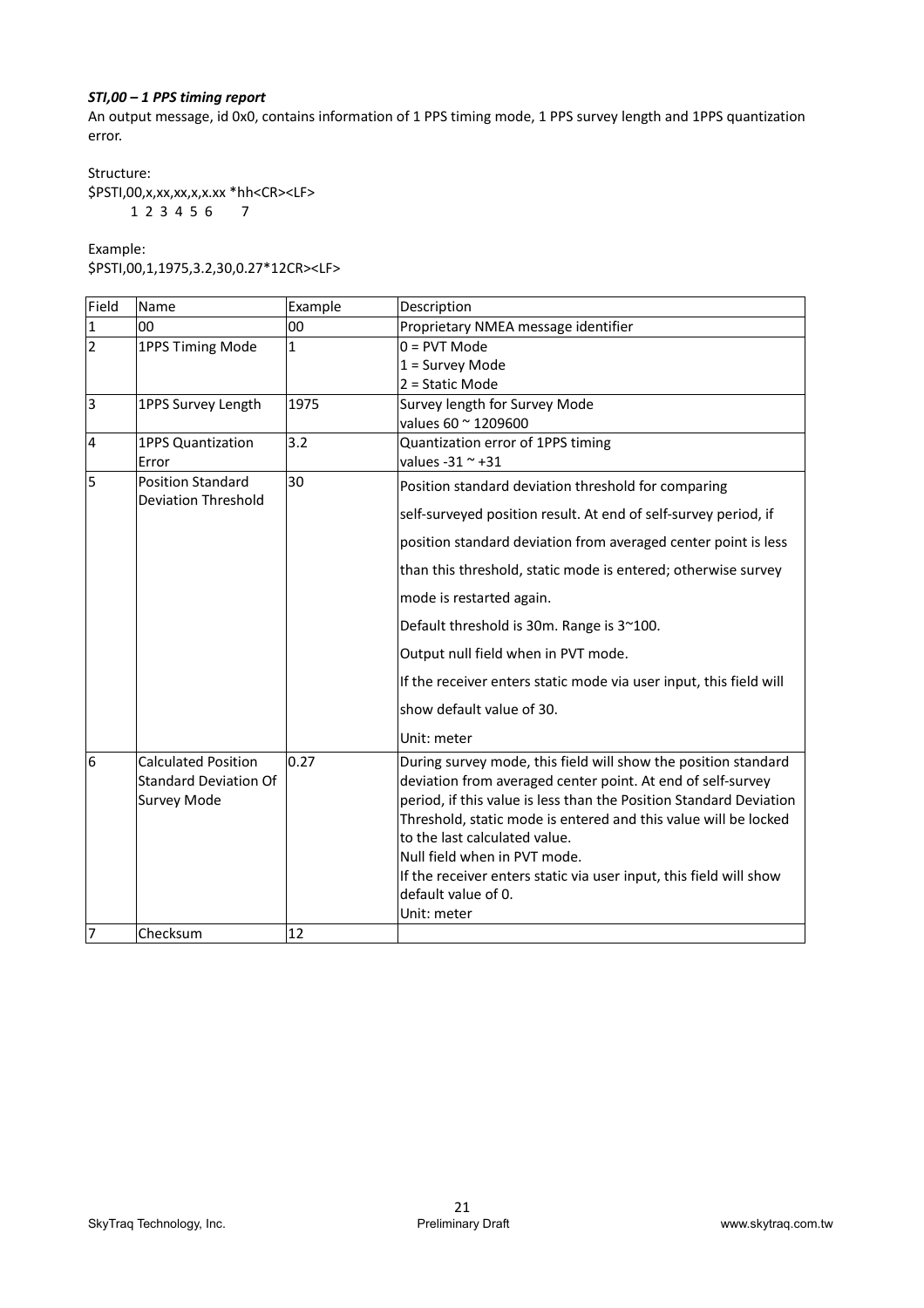# **ORDERING INFORMATION**

| <b>Model Name</b> | <b>Description</b>                                                         |
|-------------------|----------------------------------------------------------------------------|
| <b>PX1100T</b>    | L1 Quad GNSS Timing Mode Receiver Module                                   |
| PX1100T-G         | L1 GPS-Only Timing Module, NMEA 3.1 Output Compatible with Venus838LPx-T   |
| IPX1100T-GG       | L1 GPS/GLONASS Timing Module, NMEA 3.1 Output Compatible with S1216F8-GL-T |